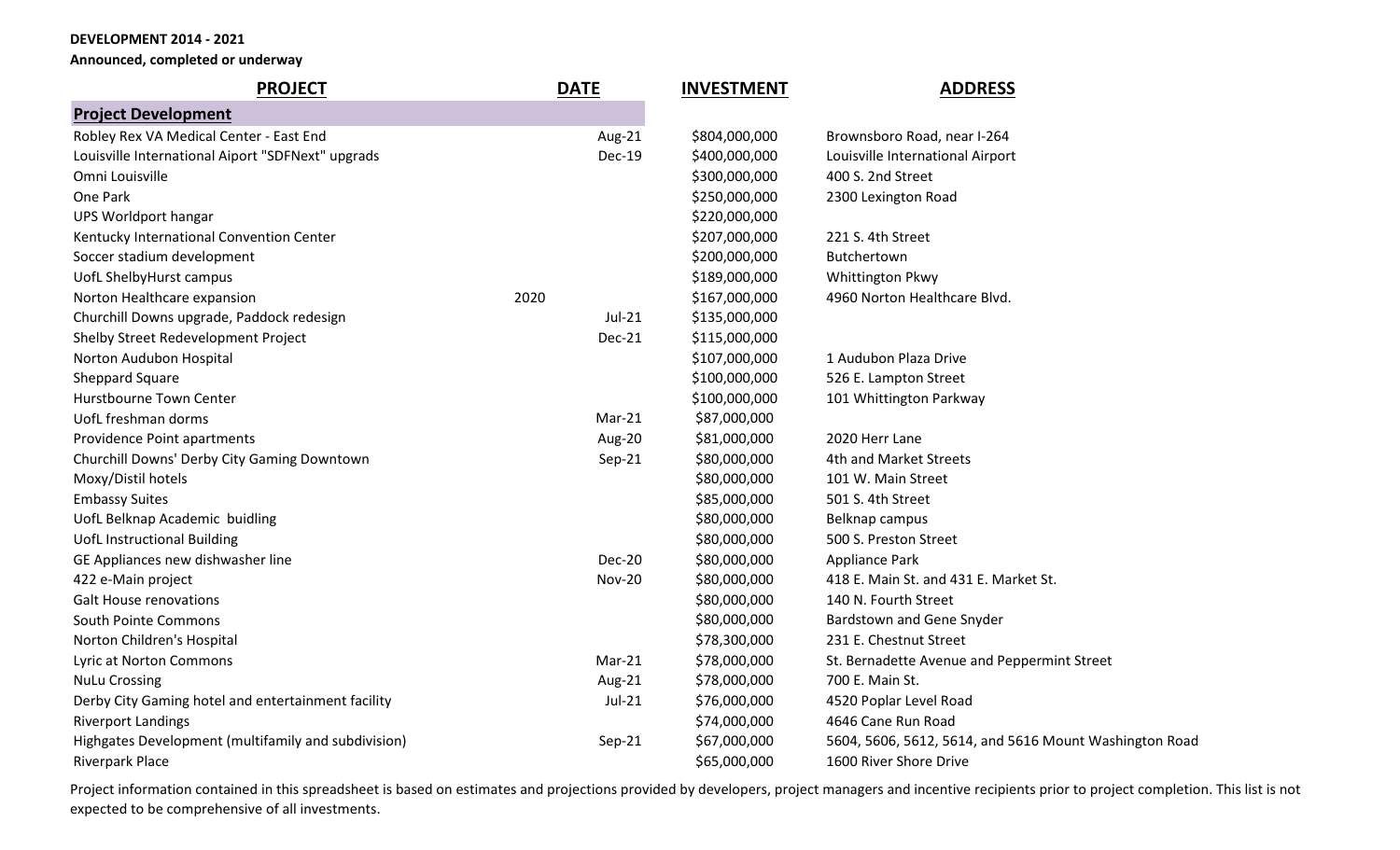**Announced, completed or underway**

| The Derby City Hotel                             | $Mar-21$      | \$63,000,000 | Second and Market streets                 |
|--------------------------------------------------|---------------|--------------|-------------------------------------------|
| Cardinal Stadium                                 |               | \$63,000,000 | 2800 S. Floyd Street                      |
| <b>Victory Knoll</b>                             |               | \$61,000,000 | 11805 Ellingsworth Lane                   |
| <b>Churchill Downs Inc</b>                       | Oct-17        | \$60,000,000 |                                           |
| Derby City Gaming                                |               | \$60,000,000 | 4520 Poplar Level Road                    |
| GE Appliances four-door refrigerators line       | Jul-21        | \$60,000,000 |                                           |
| Speed Art Museum                                 |               | \$60,000,000 | 2035 S. 3rd Street                        |
| <b>Phoenix Hill Apartments</b>                   |               | \$52,000,000 | 644 Baxter Avenue                         |
| Hotel Indigo                                     |               | \$50,000,000 | 500 W. Broadway                           |
| The Madison by Fenley                            |               | \$50,000,000 | 9720 Park Plaza Avenue                    |
| Sunshine Industries multifamily development      |               | \$50,000,000 | 400 Shelby Station Drive                  |
| Republic National Distributing Co. facility      | Oct-21        | \$50,000,000 | 2801 Blankenbaker Parkway                 |
| <b>Baptist Health Breckenridge</b>               | $Sep-21$      | \$50,000,000 | 2800 Breckenridge Lane                    |
| Louie apartments - NuLu East Main LLC            | Mar-20        | \$40,000,000 | 835 E Main St.                            |
| <b>Waterfront Botanical Gardens</b>              |               | \$65,000,000 | <b>River Road</b>                         |
| Logistics Airpark                                |               | \$49,000,000 | 5530 Minor Lane                           |
| Sawyer Apartments                                |               | \$49,000,000 | 9910 Westport Road                        |
| Main & Clay Apartments                           |               | \$48,000,000 | 617 E. Main Street                        |
| The Edge on 4th                                  |               | \$47,000,000 | 535-539 S. Fourth Street                  |
| <b>City View Park Apartments</b>                 |               | \$45,000,000 | 1001 Place Jaune                          |
| <b>Midlane Point Apartments</b>                  | <b>Dec-21</b> | \$45,000,000 | 3042 Hikes Lane                           |
| Axxis on Lexington Apartments                    |               | \$45,000,000 | 1373 Lexington Road                       |
| <b>University Pointe Apartments</b>              |               | \$44,200,000 | 2024 Unity Place                          |
| <b>Masonic Homes</b>                             |               | \$44,000,000 | 3701 Frankfort Ave.                       |
| Nazareth Home renovations                        |               | \$43,000,000 | 2120 Payne Street                         |
| <b>Trager Family Jewish Community Center</b>     |               | \$42,000,000 | <b>Dutchmans and Cannons lanes</b>        |
| <b>Tucker Station Apartments</b>                 |               | \$50,000,000 | 1411 Tucker Station Road                  |
| Baptist Health inpatient rehabilitation hospital | Oct-21        | \$41,700,000 | 11800 Bluegrass Parkway                   |
| Covington by the Lake                            |               | \$40,000,000 | 7321 Jefferson Boulevard                  |
| The Marshall apartments                          |               | \$40,000,000 | 2400 S. Fourth St.                        |
| <b>Nucleus II Building</b>                       |               | \$40,000,000 | 350 E. Market Street                      |
| UofL Student Activities Center                   |               | \$40,000,000 | 2100 S. Floyd St.                         |
| <b>AC NuLu Hotel</b>                             |               | \$39,000,000 | 729 E. Market Street                      |
| <b>Crossings at Mill Creek</b>                   |               | \$38,000,000 | <b>Manslick Road and Bluegrass Avenue</b> |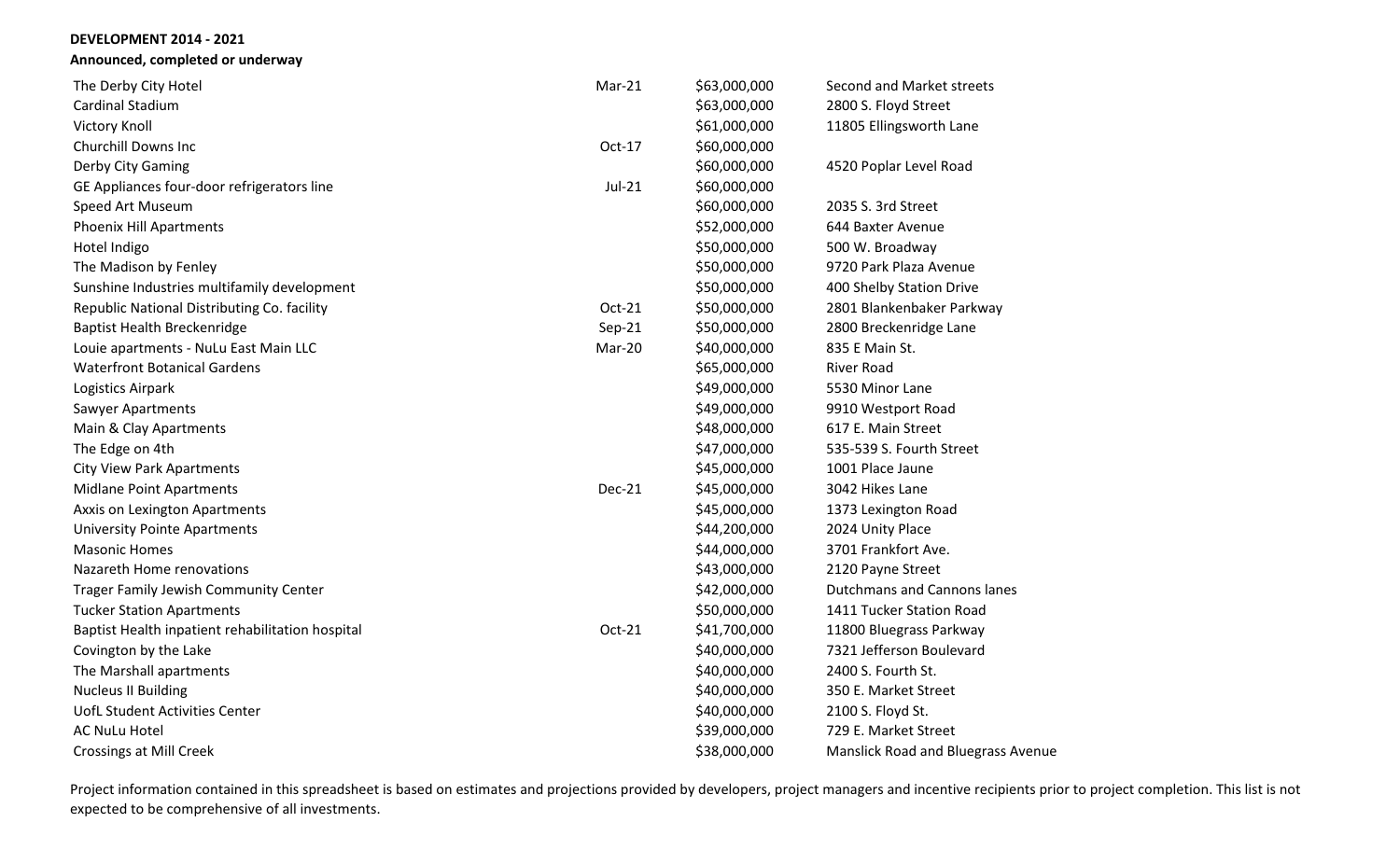#### **DEVELOPMENT 2014 - 2021 Announced, completed or underway**

| <b>Norton Cancer Institute</b>               |          | \$38,000,000 | <b>Brownsboro Road</b>                 |
|----------------------------------------------|----------|--------------|----------------------------------------|
| Heritage West track and field complex        |          | \$35,000,000 | 3029 W. Muhammad Ali Blvd.             |
| Heritage Green Apartments                    |          | \$35,000,000 | 100 E. Southland Boulevard             |
| <b>Frontgate Apartments</b>                  |          | \$35,000,000 | 7411 Outer Loop                        |
| Simcoe Lane Apartments                       |          | \$35,000,000 | 4113 Simcoe Lane                       |
| JCTC Adv Manufacturing & IT Center           |          | \$33,400,000 | 746 S. 1st Street                      |
| Churchill Downs parking                      |          | \$32,000,000 | Central Avenue and surrounding streets |
| Louisville Marriott Downtown renovation      |          | \$32,000,000 | 280 Jefferson Street                   |
| Norton Hospital expansion                    |          | \$31,800,000 | 200 E. Chestnut St.                    |
| <b>Bunkhouse NuLu Hotel</b>                  |          | \$30,000,000 | 724 and 730 E. Market St.              |
| Renaissance South Business Park improvements |          | \$30,300,000 | Terminal Dr.                           |
| <b>RWD Properties Apartments</b>             |          | \$30,000,000 | 12503 Dixie Highway                    |
| The Nine Apartments                          |          | \$30,000,000 | 1900 S. Floyd Street                   |
| Piston Automotive new HQ                     | $Dec-21$ | \$30,000,000 | 13150 Plantside Drive                  |
| The Healing Place                            |          | \$29,000,000 | 1020 W. Market Street                  |
| West Louisville YMCA                         |          | \$28,000,000 | 18th and Broadway                      |
| Paristown Pointe                             |          | \$28,000,000 | 731 Brent Street                       |
| West Broadway Elementary School              | Oct-20   | \$27,900,000 | 18th and Broadway                      |
| Cambria Hotel                                |          | \$27,000,000 | 120 S. Floyd Street                    |
| Mercy Academy Apartments                     |          | \$26,500,000 | 1172 E. Broadway                       |
| Campisano Capital's Joe Ley boutique hotel   | Apr-21   | \$26,000,000 | 615 E. Market St.                      |
| <b>Water Tower Place Hotel</b>               |          | \$26,000,000 | 1033 Zorn Ave.                         |
| <b>BAE</b> systems                           | Aug-18   | \$26,000,000 |                                        |
| Vinings at Hurstbourne                       |          | \$26,000,000 | 9500 Williamsburg Plaza                |
| Old Preston Highway Apartments               | Aug-21   | \$25,000,000 | 10410 and 10414 Old Preston Highway    |
| Ford Kentucky Truck Plant                    |          | \$25,000,000 | Chamberlain Lane                       |
| <b>Bellarmine Centro</b>                     |          | \$25,000,000 | 2001 Newburg Road                      |
| Proposed Taylorsville Road Apartment Complex |          | \$25,000,000 | 11312 Taylorsville Road                |
| Topgolf                                      | Feb-18   | \$25,000,000 | <b>Oxmoor Center</b>                   |
| Hilton Garden Inn -- St. Matthews            |          | \$24,500,000 | 400 Sherburn Lane                      |
| National Turnpike industrial building        |          | \$24,000,000 | 7830 National Turnpike                 |
| Portland Investment Initiative               |          | \$24,000,000 | Portland neighborhood                  |
| <b>Homewood Suites</b>                       |          | \$23,000,000 | 639 W. Market Street                   |
| <b>Germantown Mills Lofts</b>                |          | \$23,000,000 | 946 Goss Avenue                        |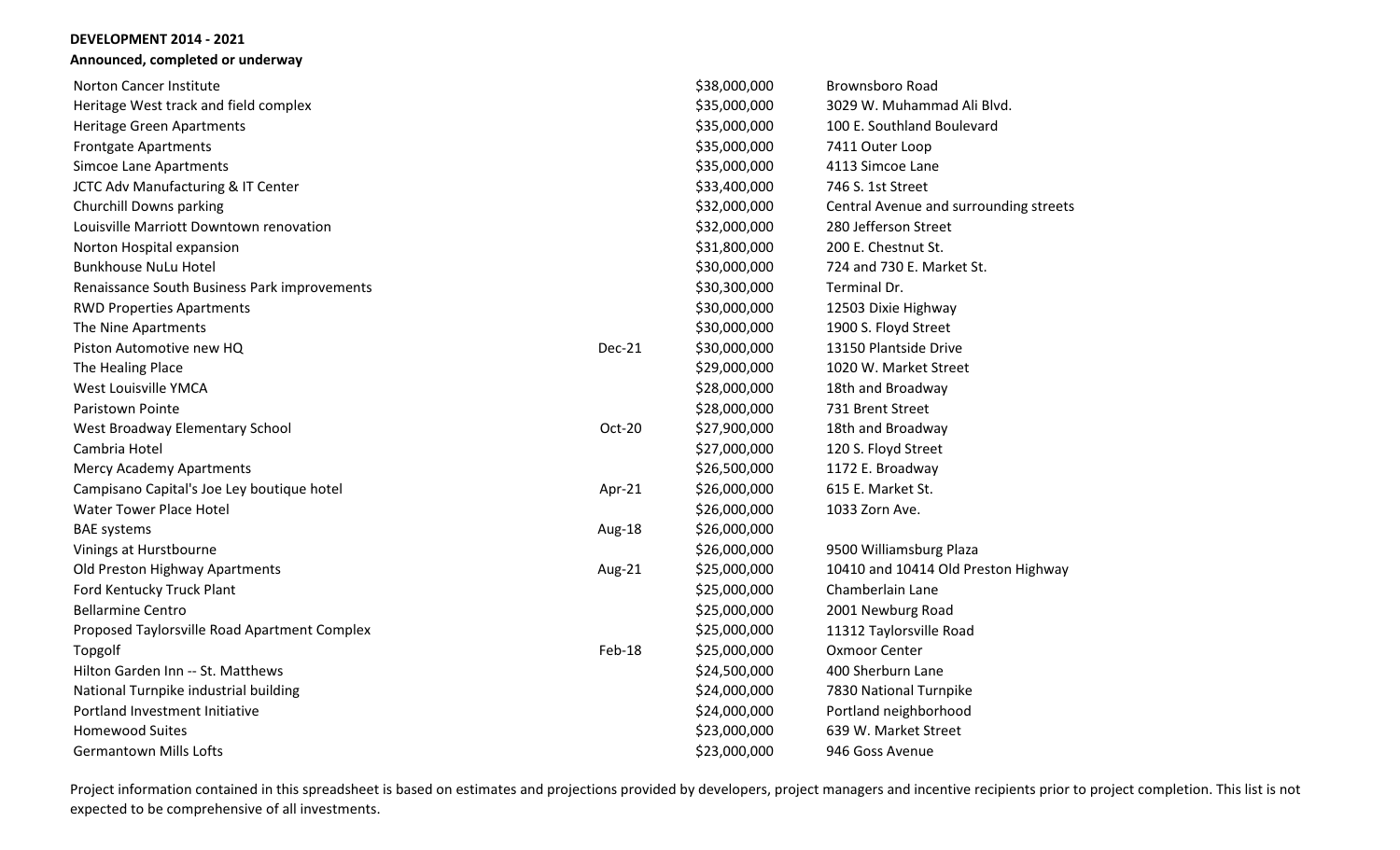**Announced, completed or underway**

| TownePlace Suites/Fairfield Inn                  |               | \$23,000,000 | 10241 Champion Farms Drive |
|--------------------------------------------------|---------------|--------------|----------------------------|
| St. Joseph Children's Home renovation            | <b>Dec-20</b> | \$23,000,000 | 2823 Frankfort Ave.        |
| UofL new student athlete dorms                   | Oct-20        | \$23,500,000 |                            |
| Blankenbaker Logistics Center                    | Aug-21        | \$22,000,000 | 13150 Plantside Drive      |
| Kroger Marketplace                               |               | \$22,000,000 | 4915 Dixie Highway         |
| Residence Inn                                    | $Jan-21$      | \$20,000,000 | 2510 Terra Crossing Blvd.  |
| Aloft Hotel (Downtown)                           |               | \$22,000,000 | 102 W. Main Street         |
| <b>Ronald McDonald House</b>                     |               | \$21,000,000 | 101 W. Chestnut Street     |
| UofL/Kindred inpatient rehabilitation hospital   | Feb-21        | \$21,000,000 | 5000 Chamberlain Lane      |
| Norton CPA Lab Inc.                              | $May-21$      | \$20,500,000 | 2935 Breckinridge Lane     |
| <b>Baird office renovations</b>                  | Sep-20        | \$20,000,000 | 500 W. Jefferson St.       |
| Highview apartments                              |               | \$20,000,000 | 7401 Fegenbush Lane        |
| Stout apartments                                 |               | \$20,000,000 | 330 N. Spring St.          |
| <b>Hilton Garden Inn</b>                         |               | \$20,000,000 | 350 W. Chestnut Street     |
| Fern Valley Hotel renovation                     |               | \$20,000,000 | 2715 Fern Valley Road      |
| The Grand of Prospect                            |               | \$20,000,000 | 5217 Chamberlain Lane      |
| <b>Holiday Inn Express</b>                       |               | \$20,000,000 | 800 W. Market Street       |
| Aloft Hotel                                      |               | \$20,000,000 | 10700 Westport Road        |
| JCTC student housing                             |               | \$20,000,000 | 200 W. Broadway            |
| Chemours energy efficiency equipment             |               | \$20,000,000 | 4200 Camp Ground Road      |
| <b>Bradford Mills Lofts</b>                      |               | \$20,000,000 | 1034 E. Oak Street         |
| 811-819 West Main                                |               | \$20,000,000 | 815 W. Main Street         |
| <b>Cedar Creek Crossing</b>                      | <b>Dec-21</b> | \$20,000,000 | 7718 Bardstown Rd          |
| McMahan Group LLC medical office building        |               | \$20,000,000 | Old Brownsboro Crossing    |
| Hampton Inn/Home2 Suites                         |               | \$19,000,000 | 1150 Forest Bridge Road    |
| Springs at Hurstbourne                           |               | \$19,000,000 | 9202 Bunsen Park Drive     |
| Jefferson Commerce Park                          |               | \$18,000,000 | 6023 Jefferson Boulevard   |
| Henry Greene Apartments renovation               |               | \$17,500,000 | 1005 W. Jefferson Street   |
| New JCPS elementary school (replacing Wilkerson) | Oct-20        | \$17,000,000 | Johnsontown Road           |
| <b>Middletown Apartments</b>                     |               | \$16,200,000 | 114 Urton Lane             |
| Vesta Derby Oaks apartments                      |               | \$16,000,000 | 1423 Arcade Ave            |
| Britthaven skilled-nursing facility              |               | \$16,000,000 | 3700 Dutchmans Lane        |
| Churchill Downs clubhouse renovation             |               | \$16,000,000 | <b>Churchill Downs</b>     |
| Costco                                           |               | \$16,000,000 | 3408 Bardstown Road        |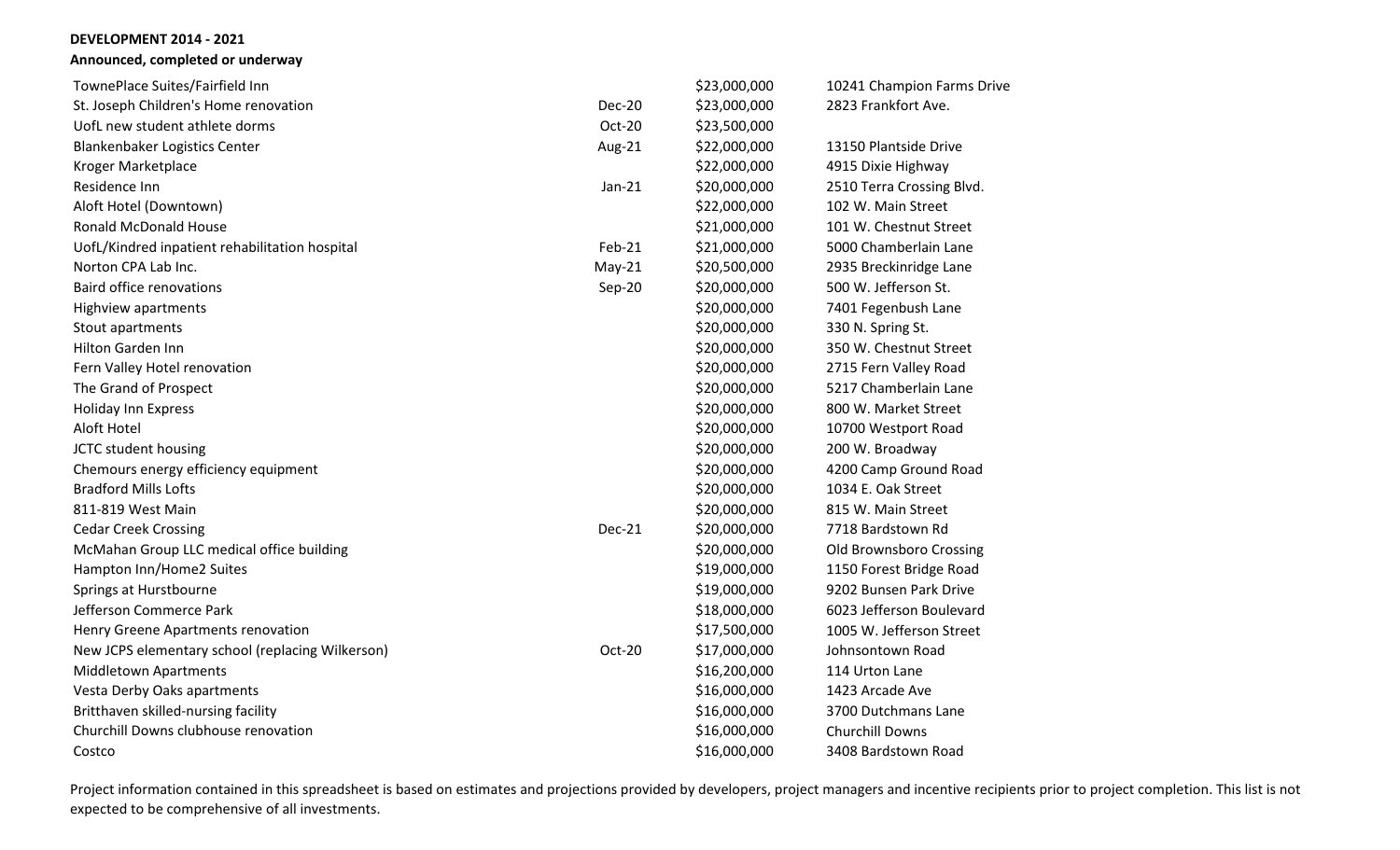**Announced, completed or underway**

| 500 W. Jefferson St. renovations                  | <b>Dec-21</b> | \$16,000,000 | 500 W. Jefferson St.              |
|---------------------------------------------------|---------------|--------------|-----------------------------------|
| Gateway to NuLu                                   |               | \$15,000,000 | 552 E. Market St.                 |
| C2 Event Center                                   |               | \$15,000,000 | 229 E. Breckinridge Street        |
| Mallgate Apartments renovation                    |               | \$15,000,000 | 514 Brightwood Place              |
| Holiday Inn Hurstbourne                           |               | \$15,000,000 | 1325 S. Hurstbourne               |
| Skyway 350                                        |               | \$15,000,000 | 4500 Fern Valley Road             |
| Norton Neuroscience Institute                     |               | \$15,000,000 | Old Brownsboro Crossing           |
| Kelley Construction Class A industrial building   |               | \$14,900,000 | Louisville Renaissance Zone Corp. |
| South Central Regional Library                    |               | \$14,500,000 | 7300 Jefferson Boulevard          |
| Kroger                                            |               | \$14,500,000 | 3165 S. 2nd Street                |
| Hyatt Regency Louisville                          |               | \$14,000,000 | 311 S. 4th Street                 |
| <b>Masonic Homes -- Grove Pointe</b>              |               | \$14,000,000 | 3761 Johnson Hall Drive           |
| Louisville Collegiate School                      |               | \$14,000,000 | 2427 Glenmary Avenue              |
| <b>Walmart Supercenter</b>                        |               | \$13,100,000 | 4840 Outer Loop                   |
| 310 at NuLu                                       |               | \$13,000,000 | 310 S. Hancock Street             |
| Norton Community Medical Associates Audubon       | $May-21$      | \$12,300,000 | 3101 Poplar Level Road            |
| La Quinta Inn & Suites by Wyndham Louisville East |               | \$13,000,000 | 13825 Terra View Trail            |
| Gilda's Club of Louisville HQ renovation          |               | \$12,000,000 | 1101 Ray Avenue                   |
| <b>Commerce Crossings Apartments</b>              |               | \$14,000,000 | 9707 Cooper Church Drive          |
| Lichtefeld Inc. Midway Distribution Center        | Aug-21        | \$13,500,000 | 1900 Blankenbaker Road            |
| UofL indoor baseball practice facility            | Apr-21        | \$12,000,000 |                                   |
| Home2 Suites                                      |               | \$12,000,000 | 240 S. Hancock Street             |
| Harbor House intergenerational life center        | <b>Nov-21</b> | \$12,000,000 | 2231 Lower Hunter's Trace         |
| 800 Tower City Apartments                         |               | \$11,000,000 | 800 S. 4th Street                 |
| Swiss Hall redevelopment                          |               | \$11,000,000 | 719 Lynn St.                      |
| UofL Medical - Dental Research Building           |               | \$10,400,000 | 511 S. Floyd Street               |
| Southwest Regional Library                        |               | \$10,200,000 | 9725 Dixie Highway                |
| St. Matthews City Hall and LFPL expansion         |               | \$10,000,000 | 3940 Grandview Avenue             |
| Thieneman multifamily project                     |               | \$10,000,000 | 8820 W. Manslick Road             |
| <b>Regency Park</b>                               |               | \$10,000,000 | 8702 Peeble Lane                  |
| Indatus renovation                                |               | \$10,000,000 | 118-122 E. Market Street          |
| Menards                                           |               | \$10,000,000 | Cooper Chapel Road                |
| River Breeze South apartment complex              |               | \$10,000,000 | 11310 Breeze Circle               |
| Project Tahoe                                     |               | \$10,000,000 | 7251 Logistics Drive              |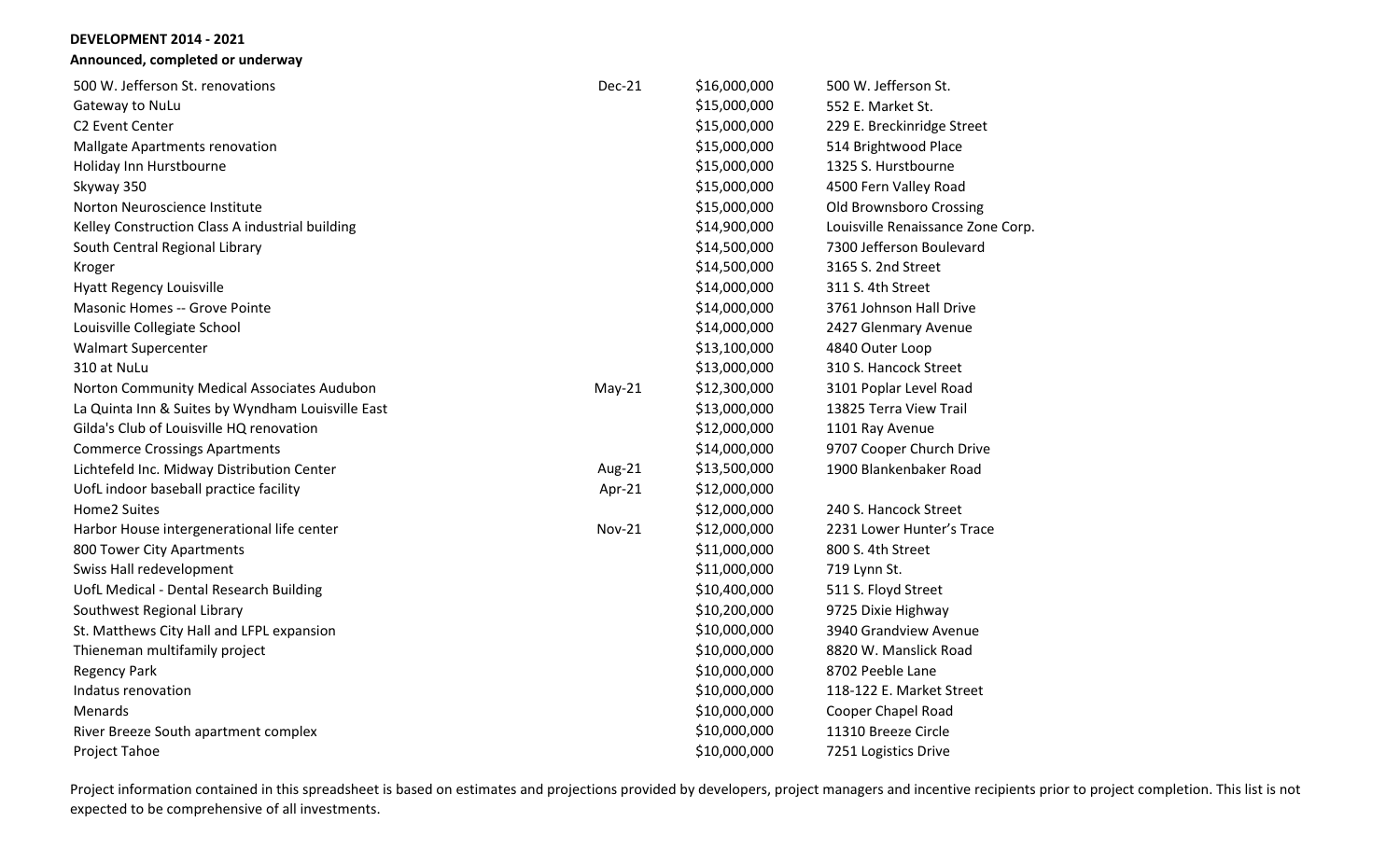# **Announced, completed or underway**

| Ramada Plaza by Wyndham renovation                     |                  | \$10,000,000 | 9700 Bluegrass Parkway        |             |
|--------------------------------------------------------|------------------|--------------|-------------------------------|-------------|
| <b>Cherokee Springs</b>                                |                  | \$10,000,000 | 1576 Cherokee Road            |             |
| Magazine Street Development District                   | $Dec-21$         | \$10,000,000 | 2223 Magazine St.             |             |
| Lichtefeld Inc. Midway Distribution Center             | Aug-21           | \$13,500,000 | 1900 Blankenbaker Road        |             |
| <b>Baptist Healthcare System facility</b>              | Mar-21           | \$10,000,000 | 11701 Bluegrass Parkway       |             |
| QSR Automations new headquarters                       | Sep-21           | \$10,000,000 | 2700 Buddeke Drive            |             |
| Citadel Self Storage                                   |                  | \$10,000,000 | 1403 Browns Lane              |             |
| MKM Investment Group affordable housing development    | <b>Dec-21</b>    | \$10,000,000 | 18th and Main Streets         |             |
| J.D. Nichols (Nucleus) Campus Garage                   |                  | \$9,600,000  | 220 S. Preston Street         |             |
| Jefferson Mall townhomes (Pleasant Apple LLC)          | Mar-21           | \$9,000,000  | 6806 Applegate Lane           |             |
| Roosevelt Apartments                                   | $Mar-21$         | \$9,000,000  | 226 N. 17th St.               |             |
| The Springs at Stony Brook                             |                  | \$9,000,000  | 2200 Stony Brook Drive        |             |
| <b>Townplace Suites</b>                                |                  | \$9,000,000  | 6601 Paramount Park Drive     |             |
| <b>Blanton House renovations</b>                       |                  | \$9,000,000  | 850 W. Muhammad Ali Boulevard |             |
| Aldi renovations                                       |                  | \$9,000,000  | community wide                |             |
| <b>Grady Hotel</b>                                     |                  | \$8,700,000  | 601 W. Main Street            | Source: LDP |
| Flavorman expansion                                    | Sep-21           | \$8,500,000  | 809 S. Eighth St.             |             |
| Wel at Humana                                          |                  | \$8,300,000  | 522 W. Main Street            |             |
| University of Louisville broadcast studio              |                  | \$8,000,000  | 1900 Arthur Street            |             |
| <b>KFC Yum Center renovations</b>                      | Sep-21           | \$8,000,000  |                               |             |
| Self-storage                                           |                  | \$8,000,000  | 2801 Chamberlain Lane         |             |
| ChurchKey restaurant                                   |                  | \$8,000,000  | 600 E. Market St.             | Source: LDP |
| <b>Woodspring Suites</b>                               |                  | \$7,700,000  | 3308 Preston Highway          |             |
| UofL School of Dentistry - medical housing project     |                  | \$6,000,000  | 129 East Broadway             |             |
| Malibu Jack's                                          |                  | \$6,000,000  | 1915 S. Hurstbourne Parkway   |             |
| Hancock House                                          |                  | \$5,000,000  | 601 E. Jefferson St.          |             |
| Dulworth Building renovation                           | 12/8/2021        | \$5,000,000  | 231 E. Main St.               |             |
| Pharma Cord                                            | Feb-17           | \$7,300,000  |                               |             |
| Spalding University physical therapy doctorate program | $May-21$         | \$7,000,000  | 961 S. Third St.              |             |
| <b>Slugger Field renovation</b>                        | Summer/Fall 2020 | \$7,000,000  | 401 E. Main St.               |             |
| 500 W. Jefferson St. renovations                       | Mar-20           | \$7,000,000  | 500 W. Jefferson St.          |             |
| <b>TownePlace Suites</b>                               |                  | \$7,000,000  | 801 W. Jefferson St.          |             |
| Paristown Pointe historic tannery restoration          |                  | \$7,000,000  | 711 Brent St.                 |             |
| The Village at West Jefferson (Molo)                   |                  | \$7,900,000  | 1225 W. Jefferson St.         |             |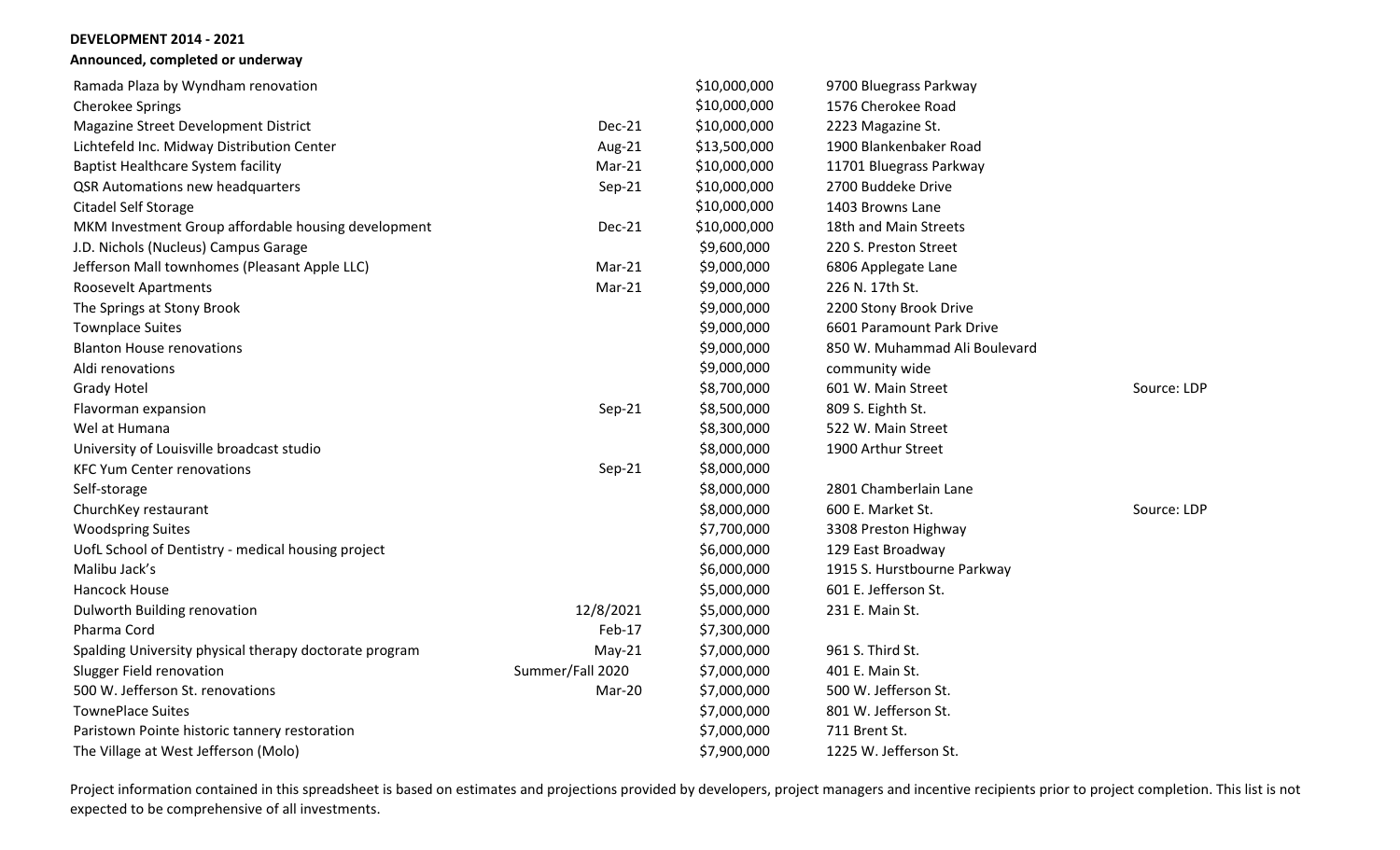**Announced, completed or underway**

| Advance Distribution Services expansion        | Jun-19        | \$9,000,000 | 2349 Millers Lane                    |
|------------------------------------------------|---------------|-------------|--------------------------------------|
| Kentucky Derby Museum                          |               | \$6,500,000 | 704 Central Avenue                   |
| Norton Healthcare new pediatric office         | Jul-21        | \$6,300,000 | 1169 Eastern Parkway                 |
| Saint Xavier High School renovation/expansion  |               | \$6,000,000 | 1609 Poplar Level Rd.                |
| Advanced ENT and Allergy medical building      |               | \$6,000,000 | 2944 Breckinridge Lane               |
| Archdiocese HQ                                 |               | \$6,000,000 | Poplar Level Rd.                     |
| 111 Whiskey Row                                |               | \$6,000,000 | 113 W. Main Street                   |
| Blankenbaker Centre office park expansion      |               | \$6,000,000 | 906 Lily Creek Road                  |
| Office Condominium Complex                     |               | \$6,000,000 | 516 Lyndon Lane                      |
| Cedar Street/Quinn Gardens Development         |               | \$6,000,000 | Russell neighborhood                 |
| Old Presyterian Community Center               |               | \$5,660,000 | 760 S. Hancock Street                |
| Ten20 Brewery                                  | Aug-19        | \$5,500,000 | 1016 E. Washington St.               |
| UofL Health/UofL Physicians - Urgent Care Plus | Aug-21        | \$5,500,000 | Five locations throughout Louisville |
| Almost Home dba TEN20 Beer Exchange            | Jun-19        | \$5,400,000 |                                      |
| Isopure                                        | $May-17$      | \$5,333,096 |                                      |
| Springhurst Health and Rehab                   |               | \$5,200,000 | 3101 N. Hurstbourne Parkway          |
| 741-749 South Third                            |               | \$5,100,000 | 741-749 S. Third Street              |
| Churchill rooftop                              |               | \$5,000,000 | Churchill Downs                      |
| Holy Trinity Parish School                     |               | \$5,000,000 | 2117 Payne St                        |
| The Friary                                     |               | \$5,000,000 | 501 E. Liberty Street                |
| <b>Colonial Gardens</b>                        |               | \$5,000,000 | 818 W. Kenwood Drive                 |
| RussTech expansion                             | Apr-17        | \$4,850,000 | 6200 Cane Run Road                   |
| <b>CMTA Offices</b>                            |               | \$4,700,000 | 9522 Delphinium St.                  |
| Sproutlings expansion (Masonic Homes campus)   |               | \$4,500,000 | 3701 Frankfort Avenue                |
| EY                                             | Feb-17        | \$4,400,000 |                                      |
| <b>Fincastle Building</b>                      |               | \$4,300,000 | 305 W. Broadway                      |
| The Burdorf Building renovation                | $May-21$      | \$4,000,000 | 3939 Shelbyville Road                |
| <b>Glenmary Pointe</b>                         |               | \$4,000,000 | 11200 Professional Park Drive        |
| Bridgehaven addition                           |               | \$4,000,000 | 964 S. 1st St.                       |
| Brown Cancer Center - South Louisville         | <b>Nov-21</b> | \$4,000,000 | 1460 Bluegrass Ave.                  |
| <b>ISCO Industries expansion</b>               | <b>Nov-21</b> | \$4,000,000 | Jefferson Riverport International    |
| Greenwood Plaza                                |               | \$4,000,000 | 6300 Greenwood Road                  |
| Nicklies East End office center                |               | \$4,000,000 | 1025 Dorsey Lane                     |
| <b>Bluegrass Motorsports</b>                   |               | \$3,400,000 | 4700 Bowling Boulevard               |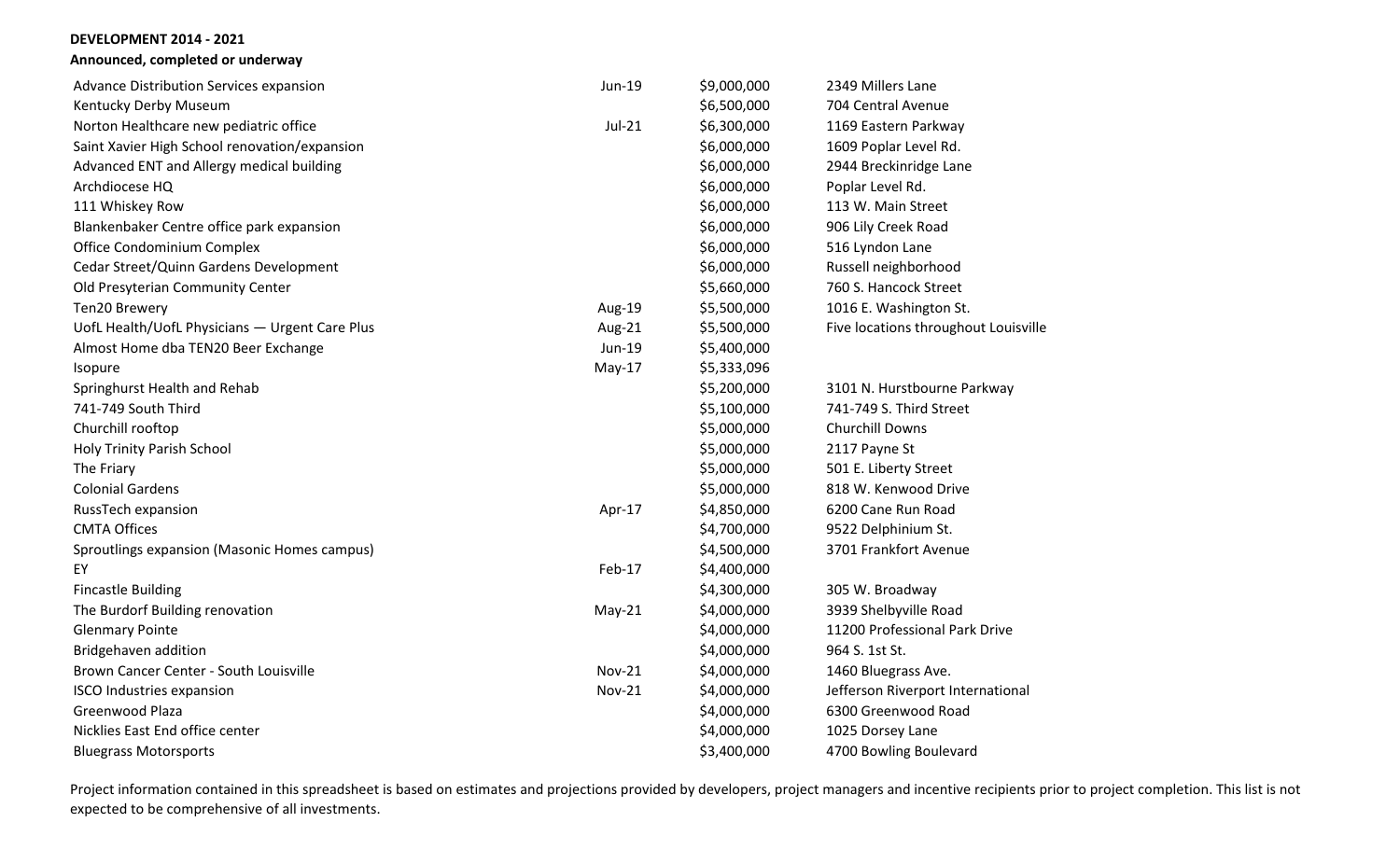**Announced, completed or underway**

| Ky Bluegrass LLC                                           |          | \$3,400,000 | 2320 Grinstead                                   |
|------------------------------------------------------------|----------|-------------|--------------------------------------------------|
| <b>DLP Real Estate</b>                                     |          | \$3,800,000 | Old Henry Road                                   |
| Eclipse Bank Branch                                        |          | \$3,600,000 | 400 North Hurstbourne Parkway                    |
| Creekside at Bardstown assisted living                     |          | \$3,500,000 | 3535 Bardstown Road                              |
| ChefSpace                                                  |          | \$3,500,000 | 1806 W. Muhammad Ali Boulevard                   |
| Tower Loft at the Ice House                                |          | \$3,300,000 | 217 E. Main Street                               |
| Immanuel Baptist Church                                    |          | \$4,100,000 | 850 S. Fifth Street                              |
| Morris Point Development                                   | Jul-21   | \$4,000,000 | 117 St. Matthews Ave.                            |
| <b>Pilot House</b>                                         | Apr-21   | \$3,000,000 | 500 N. 17th St.                                  |
| <b>Crunch Fitness</b>                                      | Aug-21   | \$3,000,000 | 10480 Shelbyville Road                           |
| Kentucky Museum of Art + Craft                             |          | \$3,000,000 | 715 W. Main Street                               |
| Friendship House renovation                                |          | \$3,000,000 | 960 S. Fourth Street                             |
| Locust Grove improvements                                  | $Mar-21$ | \$3,000,000 | 561 Blankenbaker Lane                            |
| Vu Guest House                                             |          | \$3,000,000 | 822 S. Floyd Street                              |
| Hobby Lobby                                                |          | \$3,000,000 | 6801 Dixie Highway                               |
| Wildwood Green                                             |          | \$3,000,000 | 6005 Fegenbush Lane                              |
| Jefferson Riverport building renovation                    |          | \$3,000,000 | 7240 Global Drive                                |
| PNC/Panera                                                 |          | \$3,000,000 | 6900 Dixie Highway                               |
| Parks & Weisberg Realtors new headquarters                 | Oct-21   | \$3,000,000 | 1701 Herr Lane                                   |
| <b>Shelby Park Apartments</b>                              | Sep-21   | \$2,800,000 | St. Catherine Street right next to Interstate 65 |
| <b>AccuServ Equipment &amp; Supply</b>                     |          | \$2,600,000 | 4325 Shepherdsville Road                         |
| James on Frankfort                                         | $Jan-21$ | \$2,500,000 | 1741 Frankfort Ave.                              |
| <b>Crunch Fitness</b>                                      |          | \$2,500,000 | 6801 Dixie Highway                               |
| <b>ElderServe Senior Center</b>                            |          | \$2,500,000 | 631 S. 28th St.                                  |
| <b>Butchertown apartments</b>                              |          | \$2,500,000 | 1043 E. Washington St.                           |
| <b>Quad Apartments</b>                                     |          | \$2,500,000 | 600 Marshall Street                              |
| Parkland Real Estate Development - 28th and Dumesnil       | $Jan-21$ | \$2,500,000 | Parkland                                         |
| <b>TARC</b> renovations                                    |          | \$2,258,500 | 1000 W. Broadway                                 |
| Churchill Downs Inc.                                       | May-17   | \$2,200,000 |                                                  |
| Portland Christian School's preschool and athletic complex | $May-21$ | \$2,000,000 | 8509 Westport Road                               |
| UofL Welcome Center -- Belknap Center                      |          | \$2,000,000 | Eastern Pkwy and Hahn Street                     |
| Campisano office renovation                                |          | \$2,000,000 | 552 E. Market St.                                |
| Bungalou Airbnb-style rentals and commercial               | $May-21$ | \$2,000,000 | 1137 and 1139 Bardstown Road                     |
| Synchrony Lab Services LLC                                 | $May-21$ | \$1,900,000 |                                                  |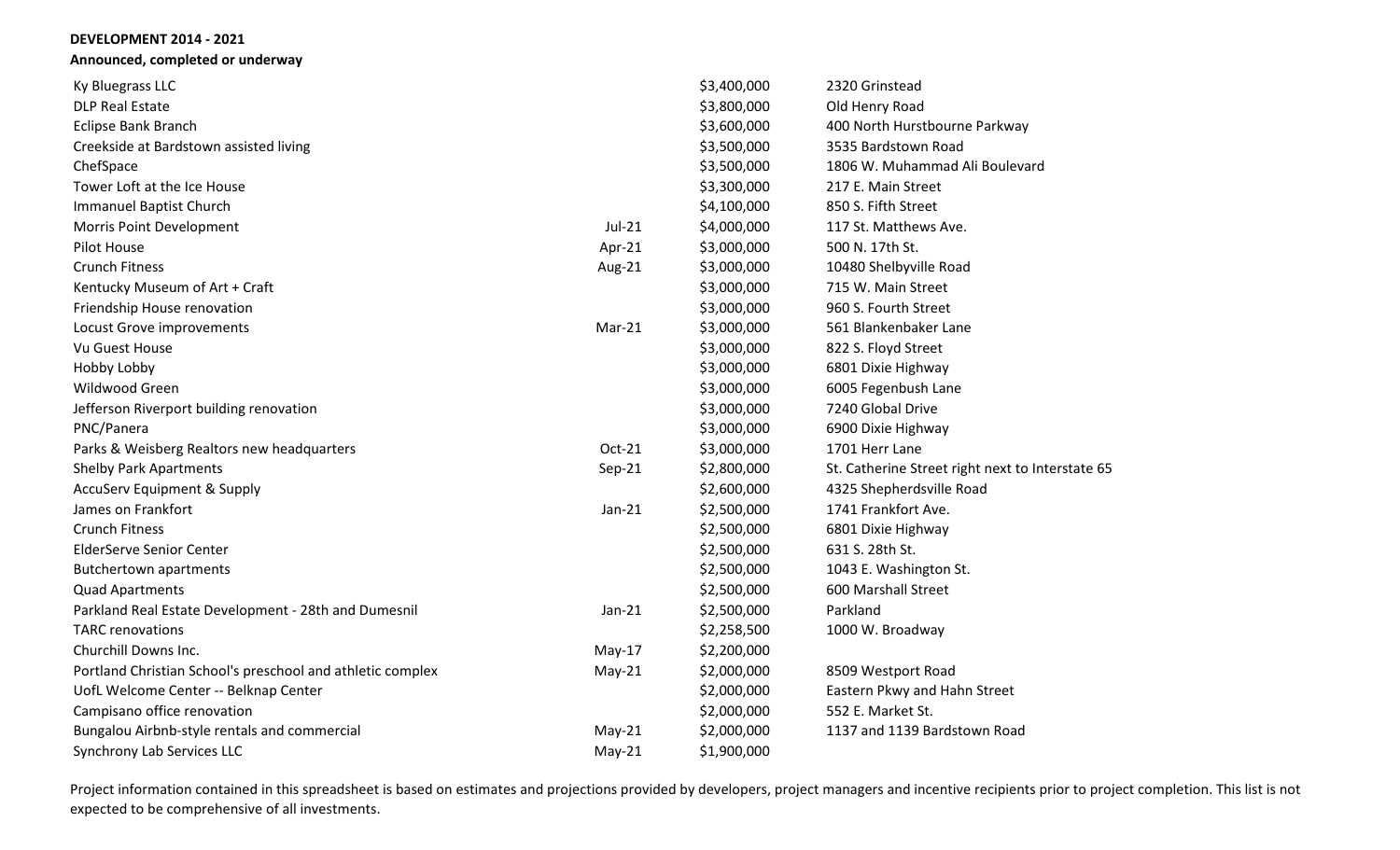# **Announced, completed or underway**

| Norton Community Medical Associates - La Clínica Preston   | <b>Nov-21</b> | \$1,880,000 | 7926 Preston Highway                |             |
|------------------------------------------------------------|---------------|-------------|-------------------------------------|-------------|
| Eye Care Institute Butchertown campus                      | Jun-21        | \$1,800,000 | 205 N. Spring St.                   |             |
| Kurfees Self Storage                                       |               | \$1,800,000 | 201 E. Market Street                |             |
| Butcherblock                                               |               | \$1,600,000 | Nulu/Butchertown                    |             |
| Excel Services Inc. new HQ                                 | <b>Dec-21</b> | \$1,500,000 | 11225 Bluegrass Pkwy                |             |
| YouthBuild phase II expansion                              |               | \$1,500,000 | 800 S. Preston                      |             |
| Luckett & Farley                                           |               | \$1,500,000 | 741 S. 3rd Street                   |             |
| Institute for Health Equity                                | <b>Nov-21</b> | \$1,500,000 | 1219 W. Jefferson St.               |             |
| Hosparus expansion                                         |               | \$1,300,000 | 315 E. Broadway                     |             |
| <b>Cinemark Mall St. Matthews</b>                          |               | \$1,300,000 | St. Matthews                        |             |
| Middletown LFPL                                            | <b>Nov-21</b> | \$1,200,000 | 12556 Shelbyville Road              |             |
| Paddocks at Ridge Park rebrand and renovation              | Sep-21        | \$1,200,000 | 6200 Paradise Lane                  |             |
| <b>BBB East End offices</b>                                | Oct-21        | \$1,200,000 | 13104 and 13106 Eastpoint Park Blvd |             |
| <b>Advanced Sports Training</b>                            | Sep-21        | \$1,000,000 | 1200 Hodel Road                     |             |
| <b>Glenmary Country Club venue</b>                         | Jun-21        | \$1,000,000 | 10200 Glenmary Farm Dr              |             |
| UofL Health inpatient psychiatry unit                      | Jun-21        | \$1,000,000 | 220 Abraham Flexner Way             |             |
| Thieneman warehouse project                                | Oct-20        | \$1,000,000 | 1500 Crums Lane                     |             |
| <b>Three Clean Eatz locations</b>                          | Aug-21        | \$1,000,000 |                                     |             |
| Ejoov warehouse expansion                                  | $Jun-21$      | \$1,000,000 | 6710 Grade Lane                     |             |
| Hortense B. Perry Foundation/Alpha Kappa Alpha Sorority HQ | $May-21$      | \$1,000,000 | 3107 S. Crums Lane                  |             |
| <b>REBOUND</b>                                             |               | \$970,000   | Russell neighborhood                |             |
| UofL School of Nursing renovations                         | Dec-21        | \$950,000   | 555 S. Floyd St.                    |             |
| Fordham Park subdivision                                   | $Mar-21$      | \$850,000   | 13501 Factory Lane                  |             |
| <b>Bark Louisville LLC</b>                                 | $Jul-21$      | \$850,000   | 713 E. Broadway                     |             |
| UofL's football The Alley                                  | Jul-21        | \$850,000   |                                     |             |
| Louisville Slugger Hitting Science Center                  | Oct-21        | \$800,000   | 9451 Westport Road                  |             |
| Schmidt Associates' new Louisville office                  | $May-21$      | \$750,000   | <b>Brent Street</b>                 |             |
| <b>Brainard Building</b>                                   |               | \$750,000   | 639 W. Main St.                     | Source: LDP |
| The Flats on Chenoweth renovation                          | <b>Nov-21</b> | \$700,000   | 3833 Chenoweth Ct                   |             |
| Allied Argenta greater community housing                   |               | \$700,000   | Portland neighborhood               |             |
| Mixed-use development                                      | Dec-20        | \$700,000   | 1279 and 1283 Bardstown Road        |             |
| Northeast Regional Library                                 |               | \$650,000   | 1 Bellevoir Circle                  |             |
| Eline Realty Co. new HQ                                    | Mar-21        | \$600,000   | 700 Beechwood Road                  |             |
| <b>Scout Home Furnishings</b>                              |               | \$590,000   | 720 E. Market Street                |             |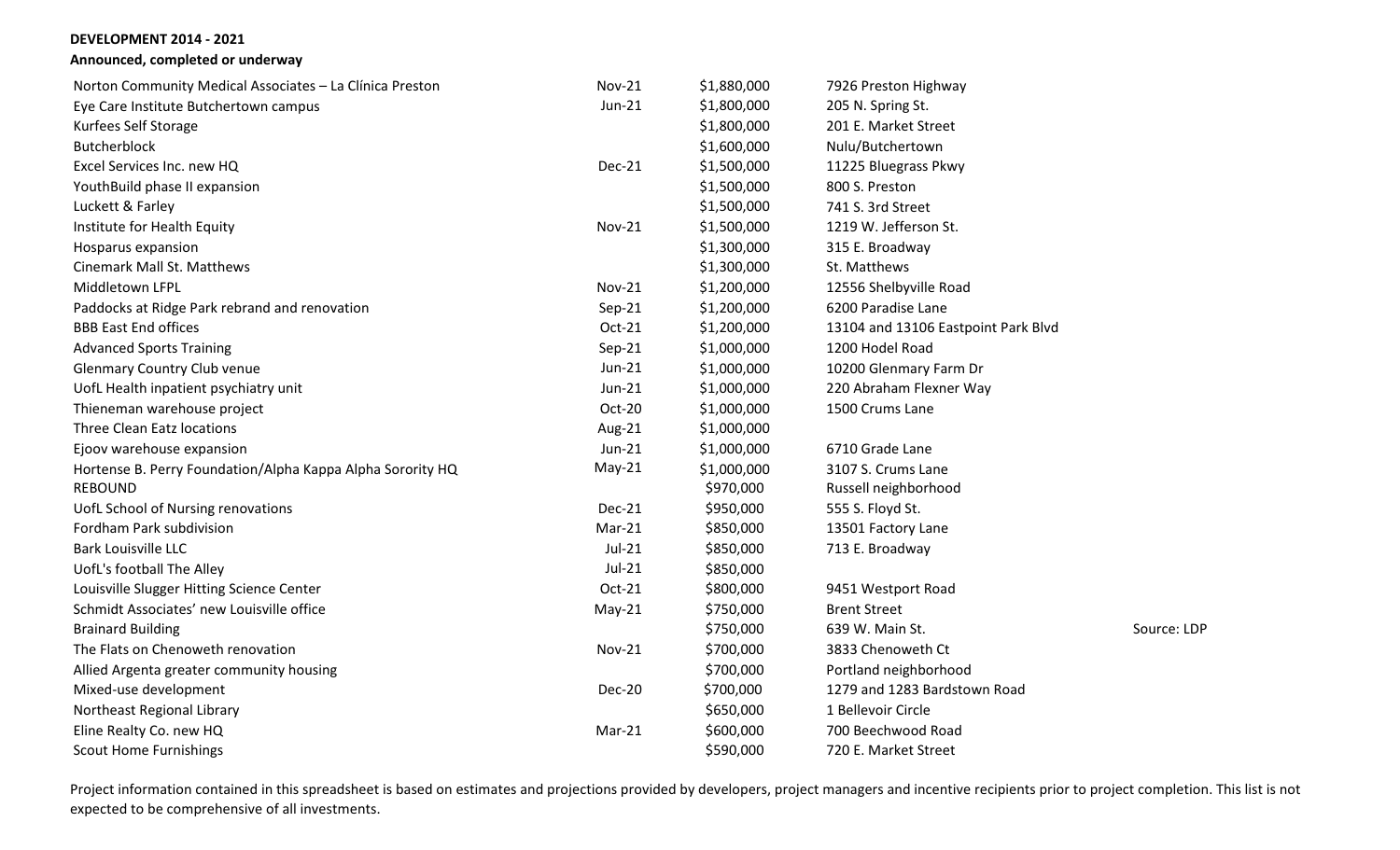**Announced, completed or underway**

| New Age Technologies                                  | Jun-17        | \$550,000 |                                     |
|-------------------------------------------------------|---------------|-----------|-------------------------------------|
| Metro Diner                                           |               | \$500,000 | 4901 Outer Loop                     |
| Bourbon Barrel Foods expansion                        | $May-21$      | \$500,000 | 1201 Story Ave                      |
| <b>VOCARS</b>                                         | Aug-18        | \$500,000 |                                     |
| iHub                                                  |               | \$500,000 | 252 E. Market Street                |
| Apex on Preston upgrades                              | <b>Dec-20</b> | \$500,000 | 11602 Apex View Dr                  |
| APK Development -- Fresh Start                        |               | \$460,000 | multiple addresses                  |
| Credit Clearing House of America renovation           |               | \$420,000 | 120 E. Market Street                |
| Swope Design Group                                    |               | \$400,000 | 813 E. Main Street                  |
| Louisville Automation and Robotics Research Institute | Oct-21        | \$400,000 | J.B. Speed School Innovation Center |
| Save-A-Lot renovation                                 | $Jun-21$      | \$400,000 | 5747 Preston Highway                |
| Sunstrand                                             | $May-17$      | \$381,500 |                                     |
| Joint La Rosa's/First Watch                           | <b>Nov-21</b> | \$350,000 | 10641 Fischer Park Drive            |
| I Love Tacos location                                 | Aug-21        | \$320,000 | 3550 Springhurst Common Drive       |
| <b>Black Market KY</b>                                | <b>Nov-20</b> | \$300,000 | 2313 W. Market St.                  |
| Kentucky Science Center catwalk renovation            | $Jul-21$      | \$300,000 |                                     |
| <b>Farm Stores</b>                                    | <b>Nov-21</b> | \$300,000 | 2009 Brownsboro Road                |
| Limestone Bank St. Matthews branch                    | $Mar-21$      | \$300,000 | 4304 Shelbyville Rd.                |
| Via Studio renovation                                 |               | \$280,000 | 225 S. Clay Street                  |
| Square Cut Pizza & Sugar Room                         |               | \$270,000 | 741 E. Oak St.                      |
| HPI -- California Strengthening                       |               | \$251,248 | California neighborhood             |
| Louisville Grows Healthy House                        |               | \$250,000 | Portland neighborhood               |
| <b>DF Properties</b>                                  |               | \$240,200 | multiple addresses                  |
| APK Development -- New Vision                         |               | \$228,562 | multiple addresses                  |
| Renovation of former Hauck's Handy Store              | <b>Dec-20</b> | \$200,000 | 1000 Goss Ave.                      |
| Please & Thank You Shelby Park HQ                     | <b>Dec-21</b> | \$200,000 | 700 E. Kentucky St.                 |
| Labcorp                                               | Jun-17        | \$200,000 |                                     |
| Farm-to-Fork renovations                              | Aug-16        | \$190,000 | 2425 Portland Avenue                |
| Hatfield Media new offices                            | Jun-21        | \$150,000 | 2351 Nelson Miller Parkway          |
| Renovation of O'Malley's Corner                       |               | \$125,000 | 2nd and Liberty                     |
| Galan's Meat Martket & Deli                           |               | \$100,000 | 2801 W. Market Street               |
| Nia Center coffee shop and amenitites                 |               | \$100,000 | 2900 W. Broadway                    |
| Whirling Tiger music venue and bar                    | <b>Nov-21</b> | \$200,000 | 1335 Story St.                      |
| E.P. "Tom" Sawyer State Park pickle ball courts       | $Jul-21$      | \$100,000 |                                     |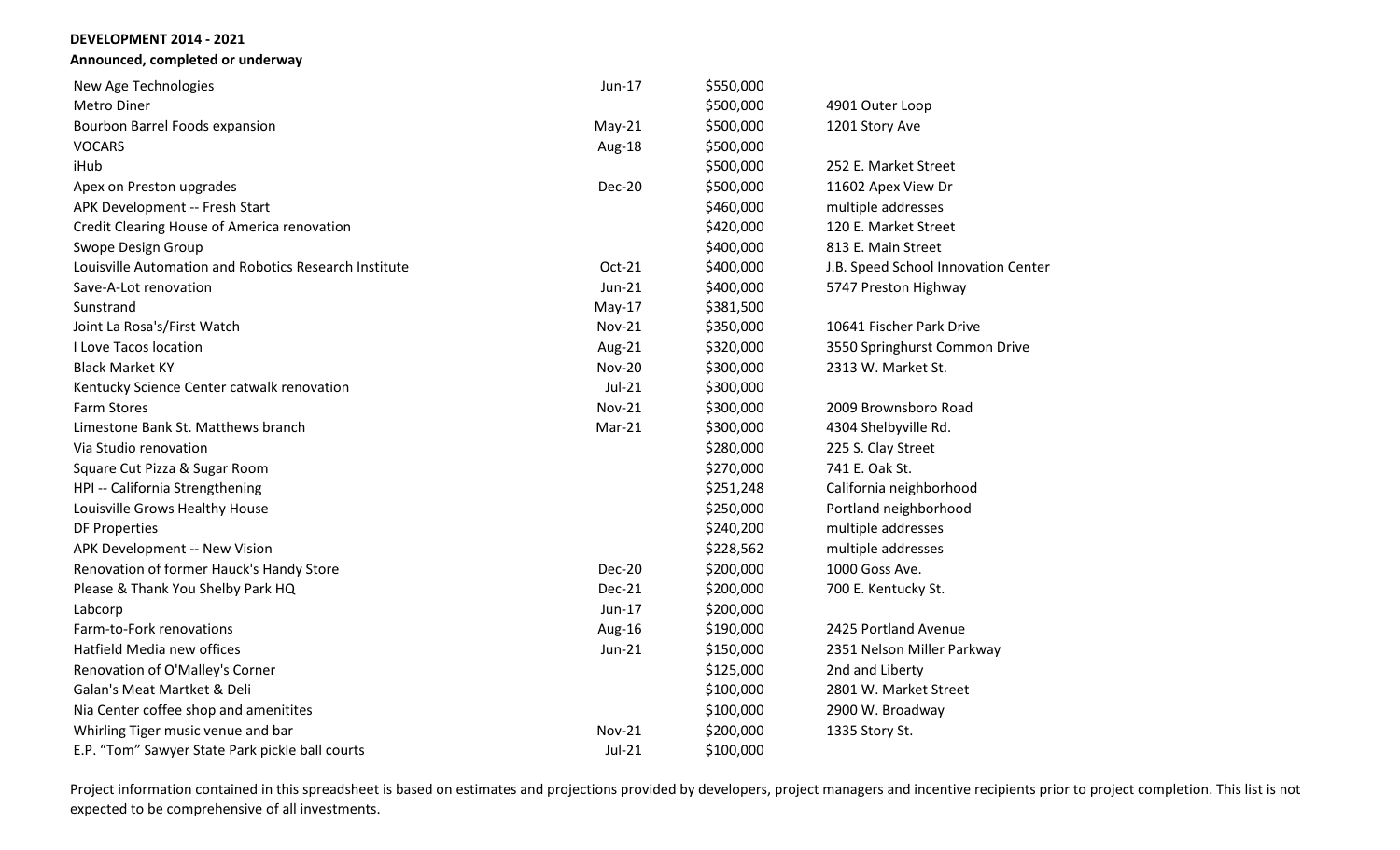**Announced, completed or underway**

|  | <b>UCVELUPIVIENI ZUI4 - ZUZI</b> |  |
|--|----------------------------------|--|
|  |                                  |  |

| Announced, completed or underwa |  |  |
|---------------------------------|--|--|
|---------------------------------|--|--|

|  |  | _ _ . _ _ _ | $\sim$ |  |  |  |  |  | ___ |  |
|--|--|-------------|--------|--|--|--|--|--|-----|--|
|  |  |             |        |  |  |  |  |  |     |  |
|  |  |             |        |  |  |  |  |  |     |  |

| Cutie Pie Academy and the Upp |  |  |
|-------------------------------|--|--|
|-------------------------------|--|--|

| Diamond Key Realtors's NuLu offices                      | $Mar-21$ | \$80,000 | 639 E. Jefferson St.       |
|----------------------------------------------------------|----------|----------|----------------------------|
| Cutie Pie Academy and the Upper Level Development Center | $Jan-21$ | \$80,000 | 3115 Virginia Ave.         |
| Urban Flats                                              |          | \$75,000 | 537 S. Second Street       |
| Vue at Third                                             |          | \$71,000 | 537 S. Third Street        |
| Glow Worm Café                                           | $May-21$ | \$65,000 | 962 Barret Ave.            |
| <b>Glorious Outcomes</b>                                 |          | \$62,395 | 26th and Elliott streets   |
| Matson & Gilman                                          | $Jan-19$ | \$50,000 |                            |
| <b>Big Bad Breakfast</b>                                 | $Jul-21$ | \$50,000 | 984 Barret Ave.            |
| Sweet Peaches renovation                                 | Jul-21   | \$40,000 | 1800 W. Muhammad Ali Blvd. |

The Holy Goat 218 S. Clay Street

|  | <b>Sub-Total</b> |
|--|------------------|
|--|------------------|

# **Sub-Total \$9,043,161,501**

Dec-20 \$35,000,000 801, 817, & 827 Logan Street

| <b>METCO/Micro Loans total project cost</b> |  |  |  |  |  |  |  |
|---------------------------------------------|--|--|--|--|--|--|--|
| 801 Logan St., LLC                          |  |  |  |  |  |  |  |
| Hughes Lofts LLC                            |  |  |  |  |  |  |  |
|                                             |  |  |  |  |  |  |  |

| Hughes Lofts LLC                  | Feb-21 \$7,726,972 | 209 E. Main St.                |
|-----------------------------------|--------------------|--------------------------------|
| Louisville Stoneware              | Apr-18 \$7,833,185 | 711 and 731 Brent Street       |
| P&M Investment Group, LLC         | Apr-20 \$6,600,000 | 4025 Poplar Level Road         |
| 601 East, LLC                     | Jul-17 \$4,240,000 | 1301 Story Avenue              |
| Varanese                          | Aug-15 \$4,000,000 | 3015 River Road                |
| Solid Light                       | Mar-17 \$3,090,000 | 804 S. 5th St.                 |
| <b>Gravely Brewing</b>            | Feb-17 \$2,922,500 | 514 Baxter Avenue              |
| Hughes Lofts LLC                  | Nov-17 \$2,800,400 | 209 E. Main St.                |
| The Bellwether                    | Jan-21 \$2,771,498 | 1300 Bardstown Road            |
| Paristown Preservation Trust, LLC | Dec-20 \$2,293,599 | 712 Brent Street               |
| Doc's Cantina                     | Aug-15 \$2,150,000 | 1201 River Road                |
| Alpha Holding RE LLC              | May-21 \$1,845,000 | 1216 7th St.                   |
| 3325 Bardstown Road LLC           | Apr-15 \$1,607,000 | 3325 Bardstown Road            |
| Red Hog                           | \$1,590,010        | 2622 Frankfort Ave.            |
| <b>Atrium Brewing</b>             | Mar-20 \$1,585,395 | 1154 Logan St.                 |
| <b>KSG Ventures LLC</b>           | May-14 \$1,574,500 | 9601 Shelbyville Road          |
| Mark & Sherri Carter              | Aug-20 \$1,372,789 | 101,103, and 105 W. Market St. |
| MBJ Indian Springs, LLC           | Mar-16 \$1,250,000 | 3408 Indian Lake Drive         |
| Six Pack Volleyball               | Aug-17 \$1,238,000 | 4026 S. 3rd St                 |
| Mint Julep Tours                  | Oct-15 \$1,200,000 | 1627-1631 Mellwood Ave.        |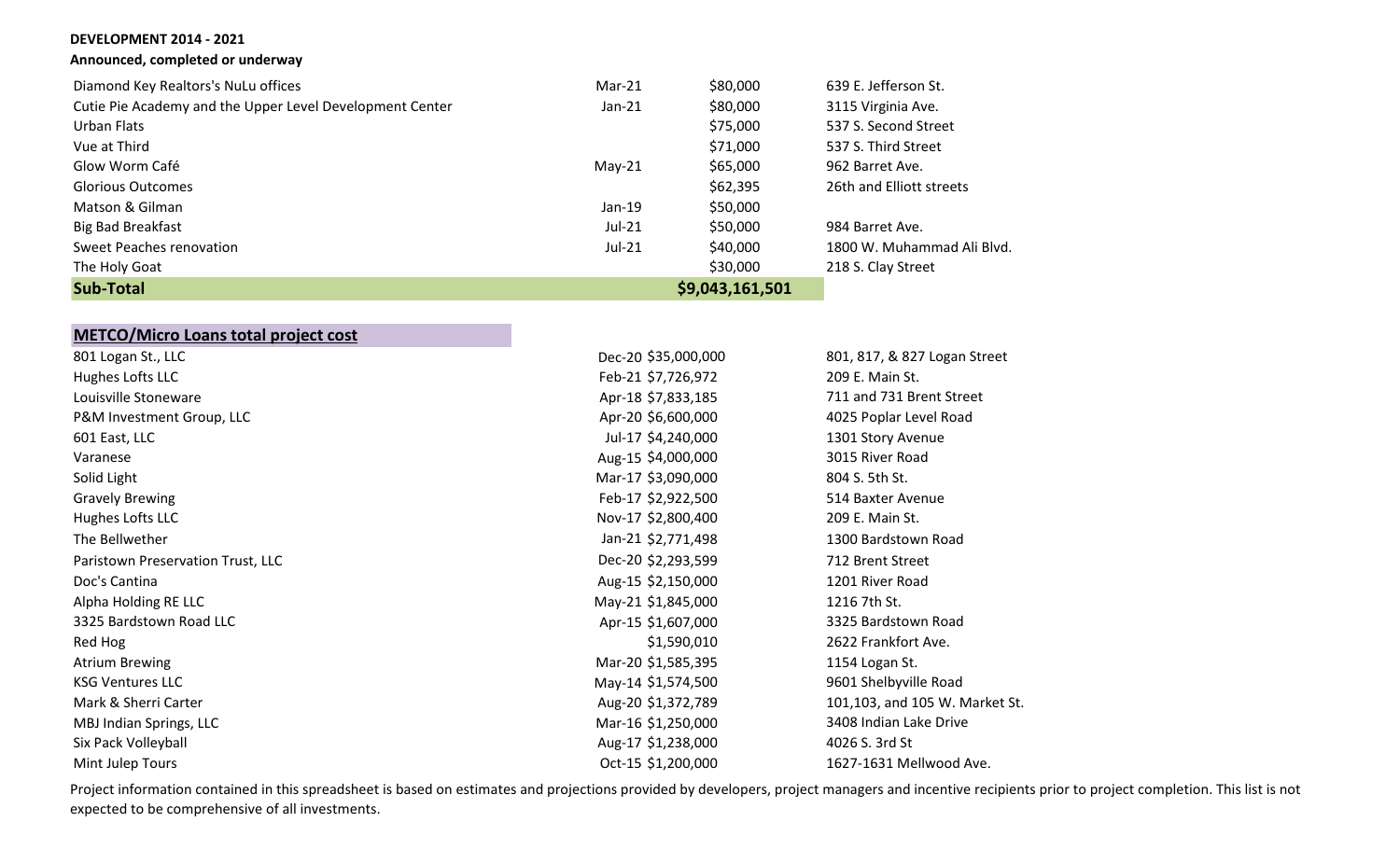#### **DEVELOPMENT 2014 - 2021 Announced, completed or underway**

| May-18 \$1,083,270 | 1003 Logan St.                           |
|--------------------|------------------------------------------|
| Jan-18 \$1,025,000 | 1202 S. 3rd St.                          |
| \$988,000          | 1228 S. 7th St.                          |
| Jan-15 \$785,000   | 2300 Lexington Road                      |
| May-19 \$883,000   | 2133 W Market St                         |
| May-20 \$752,000   | 12015 Hunting Creek                      |
| Feb-19 \$750,000   | 1112 Bardstown Rd                        |
| May-21 \$650,000   | 1121 W Broadway                          |
| \$650,000          | 4417 Cane Run Road                       |
| Dec-18 \$640,000   | 10706 W. Manslick Road                   |
| \$637,684          | 9316 Taylorsville Road                   |
| Jul-16 \$636,000   | 1562 Bardstown Road                      |
| \$635,000          | 1202 S. 3rd Street                       |
| \$595,000          | 6101 Preston Highway                     |
| Oct-21 \$531,368   | 217 E. Main St.                          |
| \$525,000          | 1512 Portland Avenue                     |
| Oct-21 \$511,000   |                                          |
| Mar-18 \$505,000   | 2131-2133 W. Market St.                  |
| Dec-21 \$450,000   | 1301 Story Ave.                          |
| Jun-19 \$450,000   | 633 Baxter Ave.                          |
| Jan-20 \$448,875   | 800 Baxter Ave.                          |
| Feb-20 \$474,087   | 1831 W Jefferson St                      |
| Apr-20 \$414,000   | 1202 Bardstown Road                      |
| Mar-16 \$440,000   | 2301 Terra Crossing Boulevard            |
| Oct-17 \$408,108   | 1022 Clarks Lane                         |
| May-16 \$390,000   | 1604 Story Ave                           |
| Feb-16 \$387,580   | 1155 S. Shelby St                        |
| May-21 \$382,350   | 1219 W. Jefferson St.                    |
| \$323,000          | 416 S 26th St                            |
| Nov-17 \$300,000   | 212-240 Amy Ave                          |
| Jun-14 \$300,000   | 909 E. Market St.                        |
| Mar-19 \$300,000   | 2001 & 2003 W Market St. & 126 S 26th St |
|                    |                                          |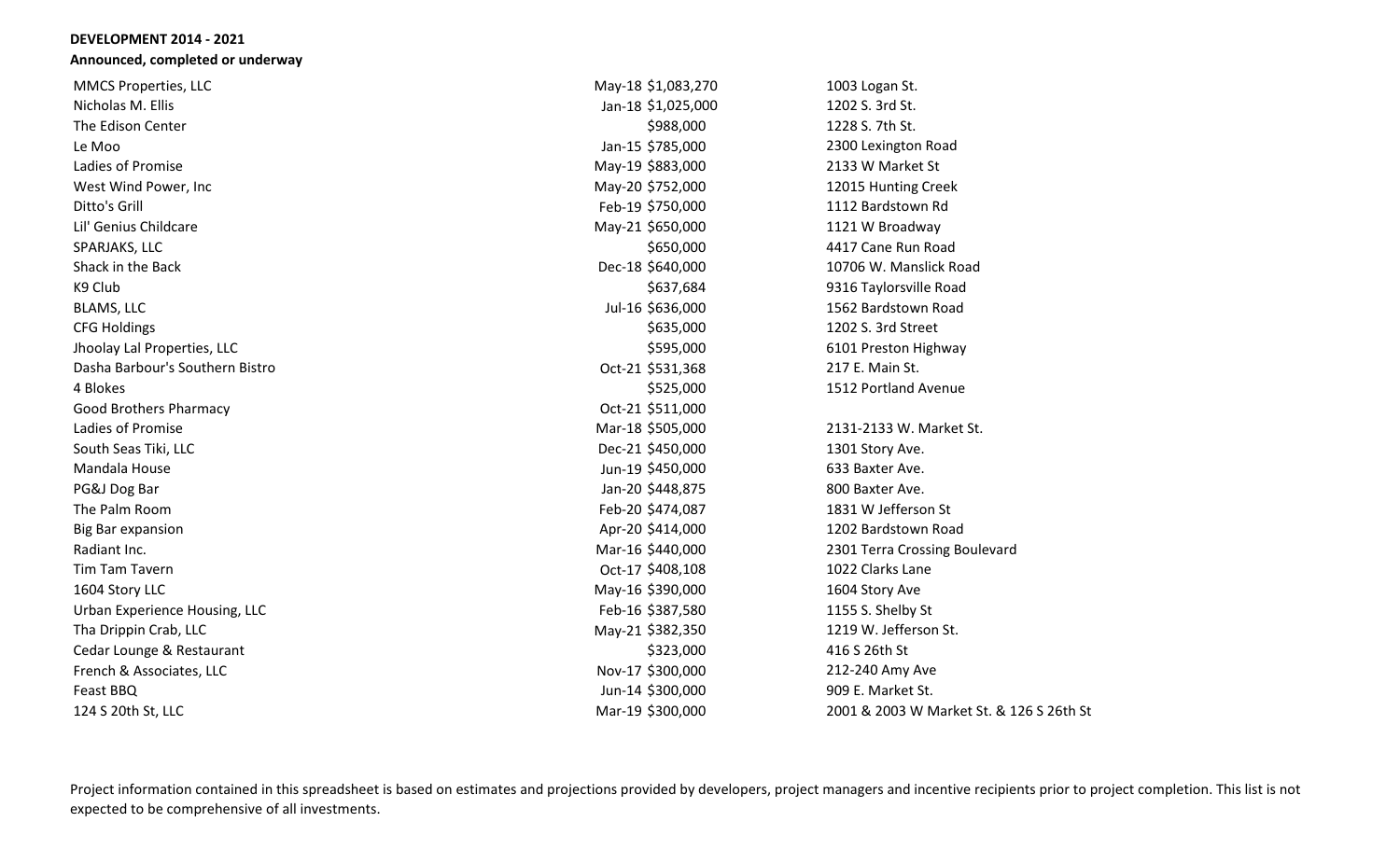|                                            |                  | 2816 Taylorsville Rd., 8005 Old Brownsboro Rd., |
|--------------------------------------------|------------------|-------------------------------------------------|
| Springdale Properties, LLC                 | Mar-21 \$290,163 | 12200 Shelbyville Rd., and 13212 W Hwy 42       |
| Barcelona Bistro & Bar                     | Jan-20 \$275,000 | 10415 Taylorsville Rd                           |
| <b>Coldstone Creamery</b>                  | Aug-16 \$272,500 | 976 Breckenridge Lane                           |
| Alpha Holding RE LLC                       | May-21 \$270,000 | 426 W. Oak St.                                  |
| <b>WorK Development</b>                    | Dec-14 \$258,600 | 231 N. 19th Street                              |
| <b>Ethos Investments</b>                   | Jun-16 \$250,183 | 4931 W Pages Lane                               |
| Sal Properties, LLC                        | Jun-19 \$242,880 | 2115 Frankfort Ave                              |
| Liberty Tax                                | Oct-18 \$220,000 | 1300 West Broadway                              |
| 2000 Bank Street LLC                       | Aug-20 \$232,681 | 2000 Bank Street                                |
| <b>Black HAQ Enterprise</b>                | Mar-19 \$228,350 | 2804 Dumesnil St.                               |
| 426 W Oak, LLC                             | May-15 \$213,500 | 426 W Oak St                                    |
| Scott Judd Properties LLC                  | Feb-15 \$206,700 | 310 Chippendale Court                           |
| Façade improvements at 3200 Rudd Ave.      | Oct-18 \$202,000 | 3200 Rudd Ave                                   |
| Jakeland, LLC                              | Mar-14 \$201,925 | 1201 Story Ave.                                 |
| The Seafood Lady                           | Sep-19 \$200,000 | 601 E. Jefferson St.                            |
| La Chandeleur                              | Feb-19 \$192,000 | 304 W. Woodlawn                                 |
| Quality Childcare, Inc.                    | Apr-14 \$190,000 | 1971 Brownsboro Road                            |
| Shippingport Brewing Co.                   | \$190,000        | 1221 W. Main St.                                |
| Dan and Susan Rhema                        | \$190,000        | 1701-1703 W. Market                             |
| William A Nelson                           | Oct-15 \$183,000 | 15318 Aiken Road                                |
| <b>Melba's Culinary Canvas</b>             | Dec-19 \$182,000 | 430 W. Jefferson St.                            |
| <b>Our House Renovations</b>               | Dec-18 \$200,000 | 2308 W. Market St                               |
| Flavour                                    | Feb-18 \$175,000 | 1767 Bardstown Rd                               |
| Utcherbay Owntay, LLC                      | Dec-21 \$169,000 | 1301 Story Ave                                  |
| Refuge Community Development               | Jan-18 \$167,000 | 1716 Prentice St.                               |
| <b>Material Print Shop</b>                 | Dec-17 \$165,000 | 1122 South Shelby St.                           |
| 2000 Bank Street LLC                       | Feb-20 \$151,955 | 2000 Bank Street                                |
| Property Group, LLC                        | Sep-19 \$150,000 | 1821 W. Jefferson St.                           |
| Please and Thank You                       | Aug-19 \$150,000 | 9561 US Hwy 42, Suite B                         |
| Sustainable Waste dba Dependable Dumpsters | Jun-20 \$145,000 | 2221 Standard Ave.                              |
| Crescendo Bar, LLC                         | Dec-14 \$140,000 | 1512 Portland Ave.                              |
| <b>JMB Three Inc aka Elements Massage</b>  | Sep-21 \$133,000 |                                                 |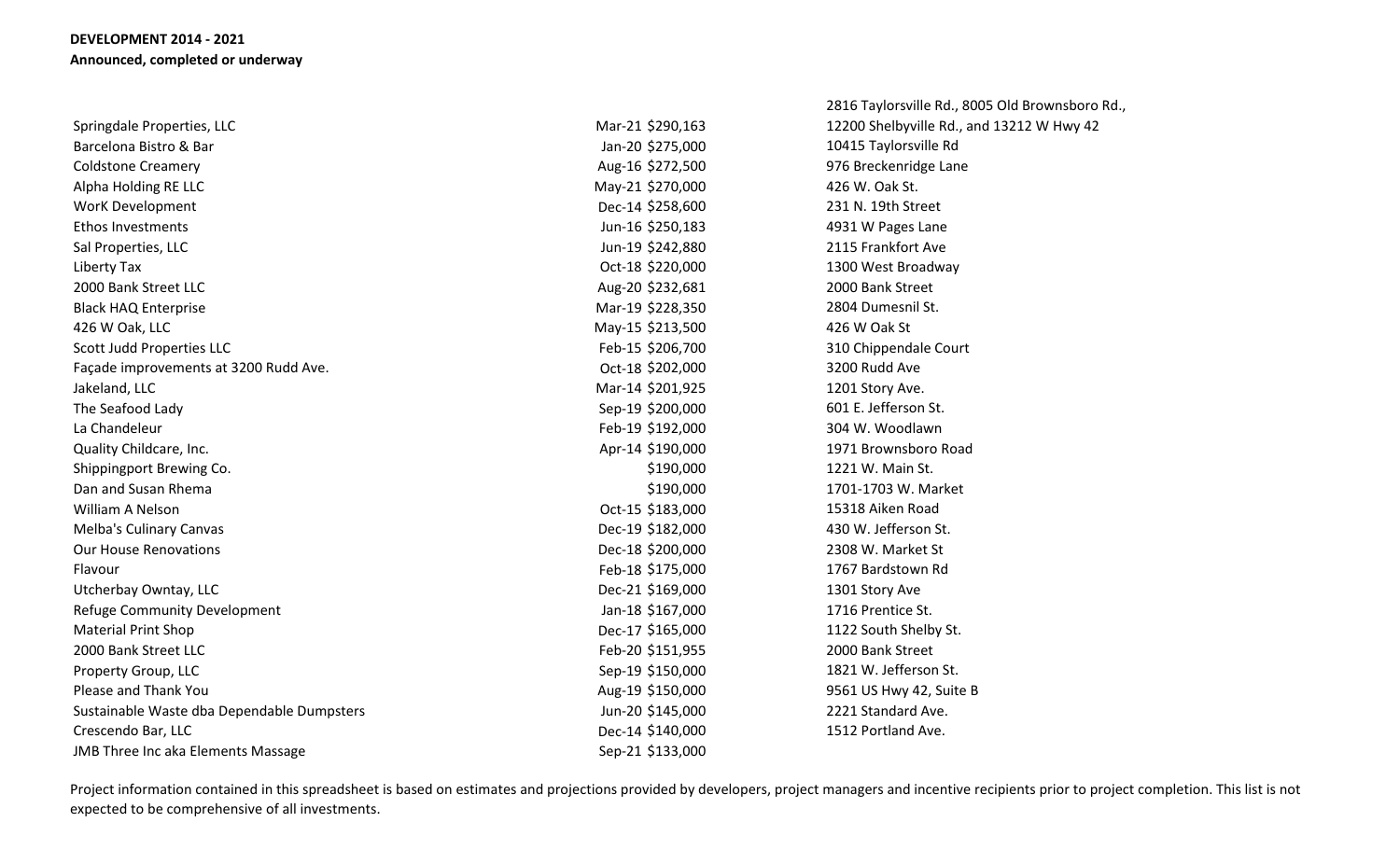#### **DEVELOPMENT 2014 - 2021 Announced, completed or underway**

| ARK Company, LLC                                     | May-15 \$130,000      | 9413 Westport Rd              |
|------------------------------------------------------|-----------------------|-------------------------------|
| <b>Portland Ave Firehouse</b>                        | Aug-14 \$125,000      | 2425 Portland Ave.            |
| <b>Vibes Restaurant</b>                              | \$125,000             | 1346 River Road               |
| Allen Evans III                                      | Feb-19 \$125,000      | 112 W Jefferson Street        |
| Glow Worm Café                                       | Jun-21 \$114,100      | 962 Barret Ave.               |
| Matthew & Aleasha Huested                            | Dec-18 \$112,000      | 832 Brookline Ave.            |
| For Goodness Crepes, LLC                             | Jun-14 \$110,000      | 1250 Bardstown Road           |
| The Fuelery                                          | Jan-21 \$106,675      | 2011 Frankfort Ave., Ste. 101 |
| Nomad LLC                                            | Oct-14 \$106,530      | 1809 W. Jefferson Street      |
| Chicago's Jerk Tacos, LLC                            | \$105,860             | 207 Southwestern Pkwy         |
| Old Louisville Brewery                               | Apr-15 \$102,703      | 625 W. Magnolia               |
| Parkside Bikes, LLC                                  | Aug-17 \$101,411      | 822 E Market St               |
| The Palm Room                                        | Dec-20 \$100,000      | 1831 W. Jefferson St.         |
| Case Holdings, LLC                                   | Mar-19 \$99,500       | 1100 Logan Street             |
| Clare & Wetterer Property, LLC                       | May-15 \$99,820       | 2933 Bowman Avenue            |
| Please and Thank You                                 | \$88,800              | 231 N. 17th Street            |
| <b>KARE Mobile</b>                                   | Nov-17 \$90,000       | 2500 W. Broadway              |
| Texas & Goss LLC                                     | Feb-14 \$80,000       | 1302 Texas Avenue             |
| Nathan Smith                                         | Mar-16 \$80,000       | 815 S. 6th Street             |
| Aaron Frisbee, Larry Bisig & George Dumstorf III     | Aug-15 \$74,625       | 640 S. 4th Street             |
| Current360 Offices                                   | Jul-15 \$70,500       | 1324 E. Washington Street     |
| Therapy Hero PLLC                                    | Jun-21 \$69,800       | 2500 W Broadway, Ste. 100     |
| <b>Highlands Taproom</b>                             | \$68,475              | 1058 Bardstown Road           |
| Peace Love & Eggrolls                                | Feb-19 \$66,000       | mobile                        |
| Gelato Gilberto                                      | Jan-14 \$65,060       | 2425 Portland Ave.            |
| Havana Bakery Café & Store                           | Oct-18 \$65,000       | 5510 Fern Valley Road         |
| Metro Transportation, LLC                            | \$60,800              | 4423 Fallen Apple Lane        |
| <b>JM&amp;A Services, LLC</b>                        | Mar-21 \$55,830       | 2600 W. Broadway              |
| <b>Health Careers Training Institute</b>             | Aug-21 \$55,000       | 1908 Peony Dr                 |
| <b>Bailey Construction &amp; General Contracting</b> | Feb-21 \$54,908       | 1300 W. Muhammad Ali Blvd.    |
| 1018 W. Main St. façade renovations                  | \$54,280              | 1018 W. Main St.              |
| CAP Trucking, LLC                                    | 12/2/2021<br>\$50,000 | 101 N 7th St                  |
| <b>Black HAQ Enterprise</b>                          | May-19 \$50,000       | PO Box 21143                  |
| Angel Tree Mortgage                                  | Aug-14 \$50,000       | 4022 Bardstown Road           |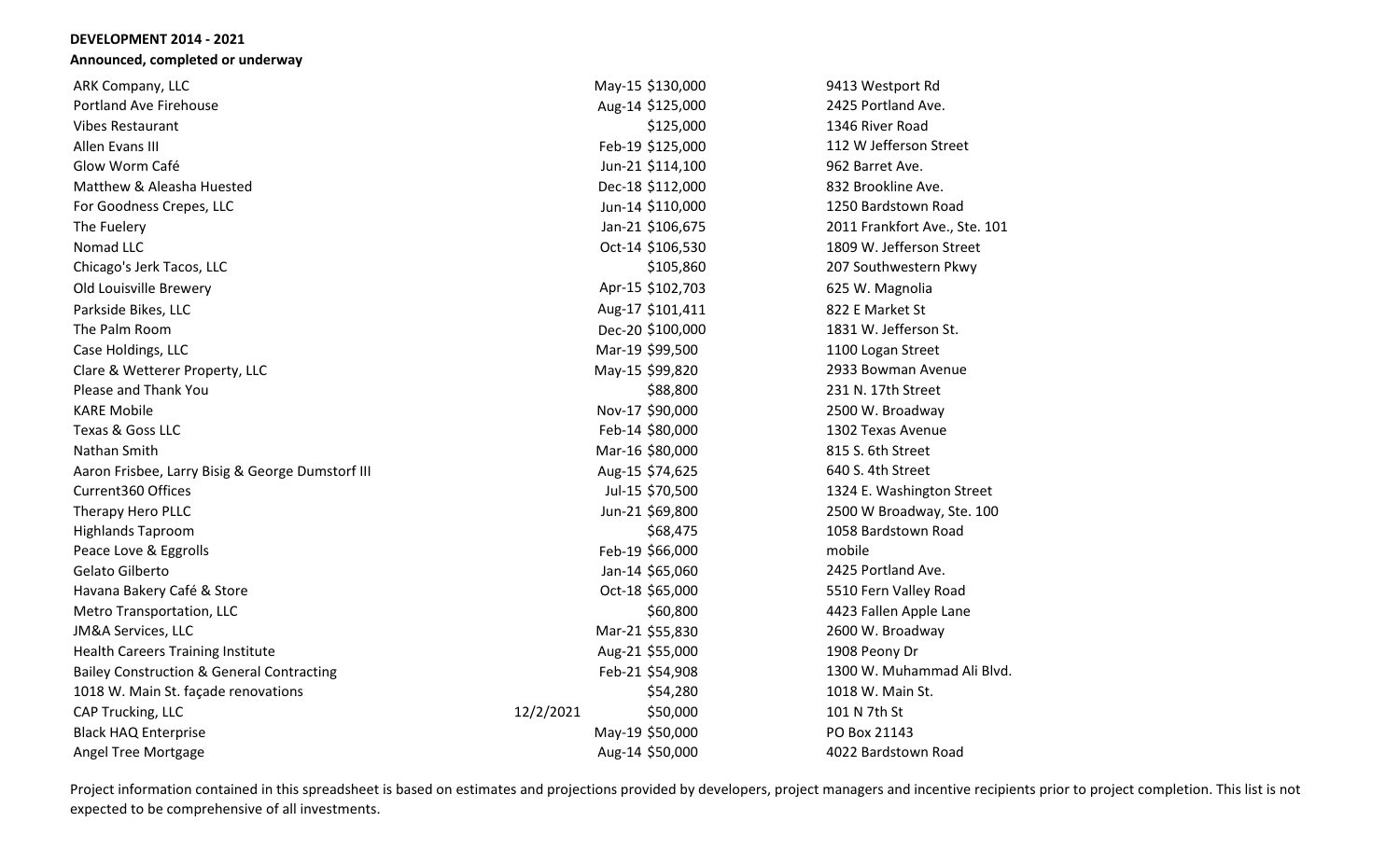#### **DEVELOPMENT 2014 - 2021 Announced, completed or underway**

| Legacy Construction                | \$50,000        | 2306 W. Market St.         |
|------------------------------------|-----------------|----------------------------|
| Broadway Fashion & Decor           | May-20 \$50,000 | 1731 West Broadway         |
| Garden Girl Foods                  | Feb-21 \$50,000 | 501 W. Oak St.             |
| Security Pros, LLC                 | Jun-21 \$50,000 |                            |
| Kentucky Straight Ice              | Dec-19 \$50,000 | 511 O'Byrne Ave Suite 202  |
| Sensori Safety                     | Sep-21 \$46,500 |                            |
| Aable Appliance Repair             | Oct-18 \$45,000 | 6521 Greenwood Ave         |
| Bean Roastery & Café               | Jul-19 \$45,000 | 1138 Goss Ave.             |
| <b>Bourbon Barrel Foods</b>        | Jun-19 \$44,743 | 1201 Story Ave. #174       |
| Moorman Mental Health Services LLC | Jul-18 \$38,000 | 3276 Commerce Center       |
| Jackie Green & Cindy Baker         | Dec-16 \$34,286 | 2833 South 4th St.         |
| Little Dumps                       | Jul-19 \$30,000 | 1300 W. Muhammad Ali Blvd. |
| Highview Ice Cream & Coffee        | \$32,000        | 7525 Outer Loop            |
| Alpha Cheer                        | Oct-21 \$32,000 | 499 Roberts Ave.           |
| Cedar Café LLC                     | Dec-21 \$30,000 | 416 S 26th St              |
| <b>Sweet Peaches renovation</b>    | May-17 \$25,000 | 1800 W Muhammad Ali Blyd   |
| Babinta Koita                      | \$25,000        | 1731 W. Broadway           |
| Alcott & Bentley                   | Jun-16 \$24,000 | 1608 Bardstown Rd          |
| 1024 W. Main St., LLC              | May-16 \$21,000 | 1024 W. Main St.           |
| Dairy Dell                         | Dec-14 \$17,500 | 1516 S Shelby St           |
| Garden Girl Foods                  | May-21 \$17,000 | 501 W. Oak St.             |
| Bee Networks Media Group           | \$15,000        |                            |
| All is Fair in Love and Fashion    | \$8,000         |                            |
| Flex Bill, LLC                     | \$5,000         |                            |
| F3 Chamber Entertainment           | \$5,000         |                            |
| Mama Alma Luxury Body Care         | \$2,500         |                            |
| <b>Sub-Total</b>                   | \$123,083,813   |                            |

# **Infrastructure Development**

| Ohio River Bridges Project             | \$2,600,000,000 | 301 E. River Road            |
|----------------------------------------|-----------------|------------------------------|
| <b>MSD Waterway Proctection Tunnel</b> | \$200,000,000   | 12th and Rowan               |
| Parklands of Floyds Fork               | \$125,000,000   | <b>Floyds Fork</b>           |
| MSD Shawnee Park Basin project         | \$60,000,000    | Shawnee neighborhood         |
| New Dixie Highway                      | \$50,000,000    | Dixie, Broadway to Greenwood |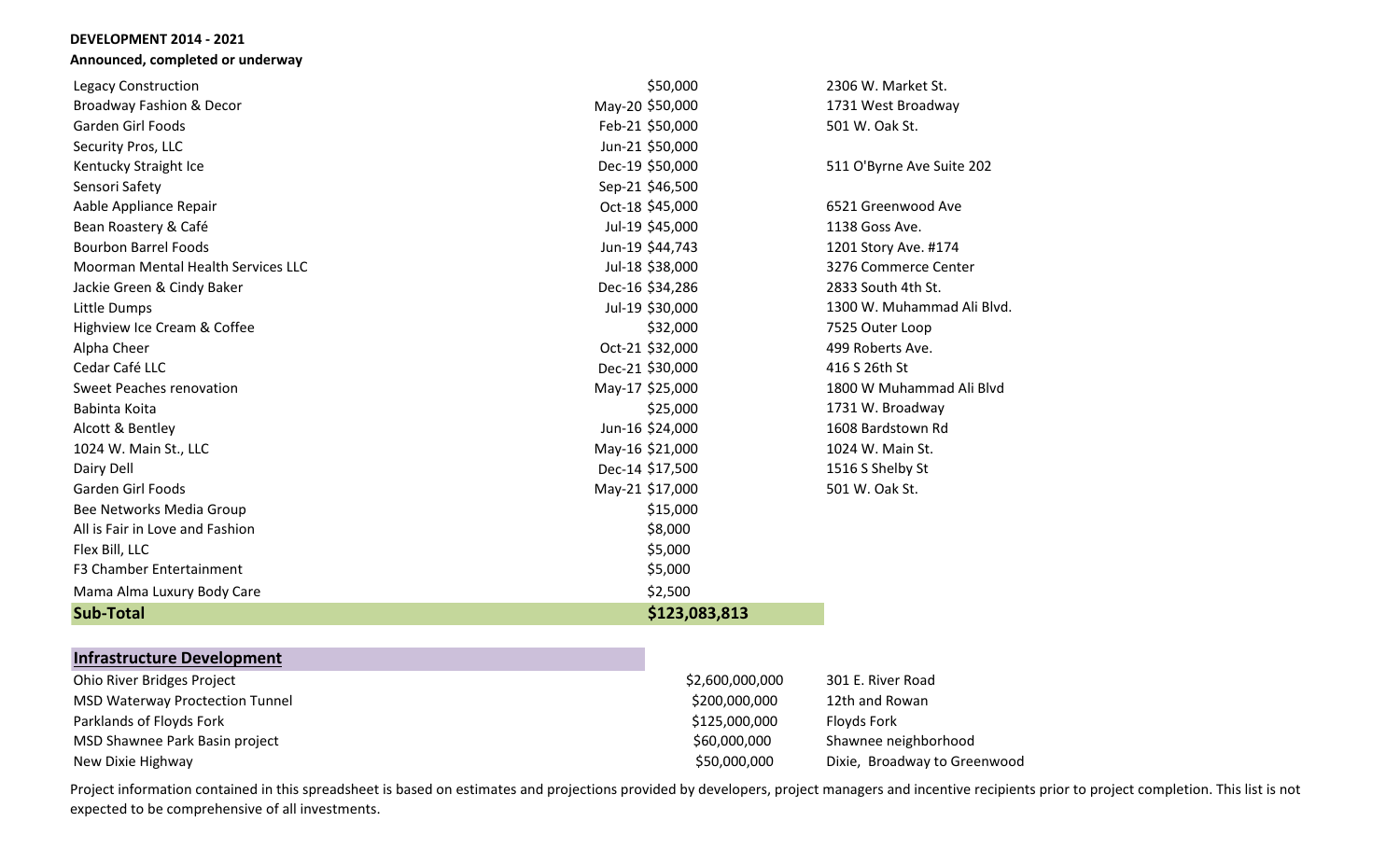| Announced, completed or underway                      |                 |                                                     |
|-------------------------------------------------------|-----------------|-----------------------------------------------------|
| Paving investments                                    | \$42,079,000    | Community-wide                                      |
| Waterfront Park Phase IV                              | \$35,000,000    | Portland neighborhood                               |
| Eastern Parkway transportation plan                   | \$35,000,000    | proposed December 2020                              |
| Waste Management infrastruture                        | \$30,000,000    | <b>Outer Loop facility</b>                          |
| Eastern Parkway Water Co. project                     | \$23,000,000    | Eastern Parkway (2-mile stretch)                    |
| Parks investments                                     | \$16,458,900    | Community-wide                                      |
| East Market/NuLu Streetscape                          | \$11,500,000    | 300 - 843 E. Market Street                          |
| LFIT (middle mile fiber infrastructure)               | \$5,400,000     | community-wide                                      |
| MSD Shawnee Park improvements                         | \$3,000,000     | Shawnee neighborhood                                |
| S. 4th Street safety improvements                     | \$3,000,000     | S. Fourth Street (Chestnut-Broadway)                |
| 4th Street Live! physical improvements                | \$2,000,000     | 400 S. 4th Street                                   |
| Maple Street Park                                     | \$2,000,000     | Maple Street between Dr. W.J Hodge and 26th streets |
| U of L Health Sciences Center Overhead Utility Burial | \$1,100,000     | 400 - 500 E. Muhammad Ali Boulevard                 |
| Whiskey Row Sidewalks (improvements)                  | \$1,000,500     | 101-131 W. Main Street                              |
| Shawnee Boat Ramp                                     | \$200,000       | Shawnee neighborhood                                |
| Shawnee Outdoor Learning Center                       | \$67,500        | Shawnee neighborhood                                |
| <b>Sub-Total</b>                                      | \$3,245,805,900 |                                                     |

| <b>Distilleries</b>       |          |               |                            |
|---------------------------|----------|---------------|----------------------------|
| Old Forester Distillery   |          | \$45,000,000  | 117 W. Main Street         |
| Angel's Envy Distillery   |          | \$27,000,000  | 500 E. Main Street         |
| Heaven Hill expansion     | $Oct-16$ | \$25,000,000  | <b>Breckinridge Street</b> |
| <b>Bulleit Experience</b> |          | \$19,700,000  | 3860 Fitzgerald Road       |
| Rabbit Hole Distilling    |          | \$15,000,000  | 721 E. Jefferson Street    |
| Michter's Distillery      |          | \$7,800,000   | 801 W. Main Street         |
| Jim Beam Urban Stillhouse | $Dec-14$ | \$6,500,000   | 446 S. 4th Street          |
| Copper & Kings Distillery | Dec-18   | \$30,000      | 1121 E. Washington Street  |
| <b>Sub-Total</b>          |          | \$146,030,000 |                            |

# **Federal CHOICE grants/Related Spending**

**DEVELOPMENT 2014 - 2021**

Choice/Russell Neighborhood Redevelopment **1990 and 1990 and 1990 and 1990 and 1990** \$264,000,000 Russell Neighborhood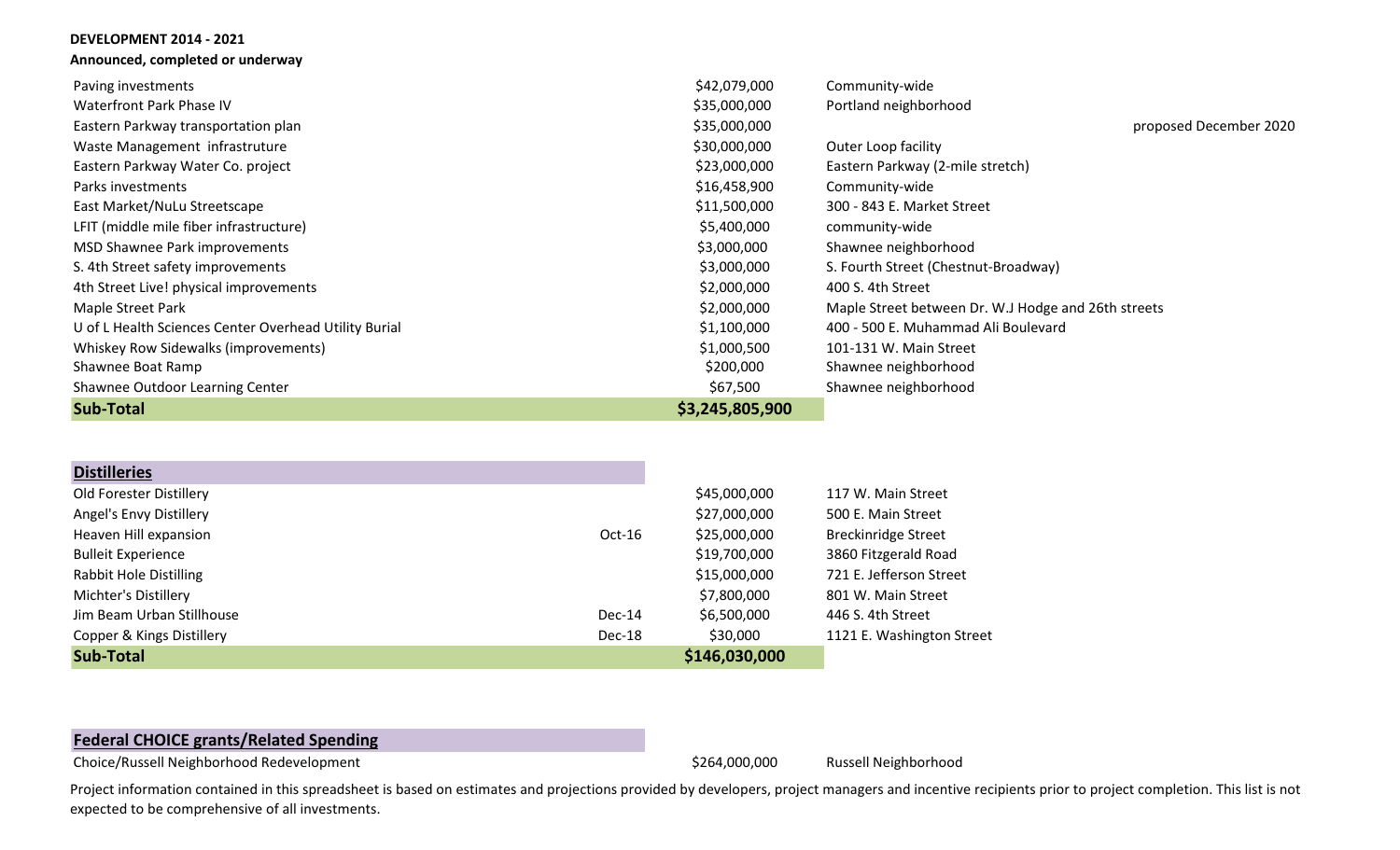**Announced, completed or underway**

| <b>Choice Action Grant activities</b> | \$1,300,000   | Russell Neighborhood |
|---------------------------------------|---------------|----------------------|
| <b>Sub-Total</b>                      | \$265,300,000 |                      |
|                                       |               |                      |

| <b>Prospective Projects</b>          |               |                               |
|--------------------------------------|---------------|-------------------------------|
| East End Cogan mixed-use development | \$150,000,000 | 2500 Terra Crossing Boulevard |
| <b>Sub-Total</b>                     | \$150,000,000 |                               |

| Economic Development - Business Attraction/Expansion Project (State Incentive) |          |                 |                          |  |
|--------------------------------------------------------------------------------|----------|-----------------|--------------------------|--|
|                                                                                |          |                 |                          |  |
| Ford Kentucky Truck Plant                                                      | 2015     | \$1,300,000,000 | Chamberlain Lane         |  |
| Ford Kentucky Truck Plant                                                      | Jun-17   | \$900,000,000   | Chamberlain Lane         |  |
| <b>UPS</b>                                                                     | Sep-19   | \$750,000,000   |                          |  |
| Ford expansion III                                                             | $Feb-16$ | \$600,000,000   |                          |  |
| Ford Expansion announced August 2019                                           | Aug-19   | \$550,000,000   | Chamberlain Lane         |  |
| GE Appliances expansion                                                        | Oct-21   | \$450,000,000   |                          |  |
| UPS Centennial Hub expansion                                                   | Oct-15   | \$309,734,119   | 8100 Air Commerce Dr.    |  |
| Grainger                                                                       | Feb-17   | \$272,970,000   | 1901 Planstide Dr.       |  |
| <b>GE Appliances</b>                                                           | Sep-18   | \$200,000,000   |                          |  |
| House Foods America Corp.                                                      | Apr-21   | \$146,300,000   |                          |  |
| Passport Health Plan HQ                                                        | Oct-17   | \$130,000,000   | <b>July 2017</b>         |  |
| <b>Clariant Expansion</b>                                                      | Jan-16   | \$100,000,000   | 1227 S. 12th St.         |  |
| <b>GE Appliances</b>                                                           | Aug-15   | \$100,000,000   | 4000 Buechel Bank Road   |  |
| <b>GE Appliances</b>                                                           |          | \$100,000,000   |                          |  |
| Brown-Forman expansion                                                         | Oct-20   | \$96,000,000    | 2921 Dixie Highway       |  |
| <b>PACCAR</b>                                                                  | $Mar-19$ | \$70,000,000    | 6900 Riverport Drive     |  |
| Nicklies Development at Logistics Airpark II                                   | Dec-21   | \$60,000,000    | 5400 and 5402 Minor Lane |  |
| R.C. Bigelow, Inc.                                                             | Aug-21   | \$53,000,000    |                          |  |
| <b>KCC</b> expansion                                                           | $Oct-19$ | \$50,000,000    | 2621 Technology Dr.      |  |
| Brown-Foreman                                                                  | Aug-17   | \$45,000,000    |                          |  |
| <b>Evolent Health</b>                                                          | Jan-16   | \$43,325,000    |                          |  |
| Kindred Healthcare Headquarters                                                |          | \$39,500,000    | 654 S. 4th St.           |  |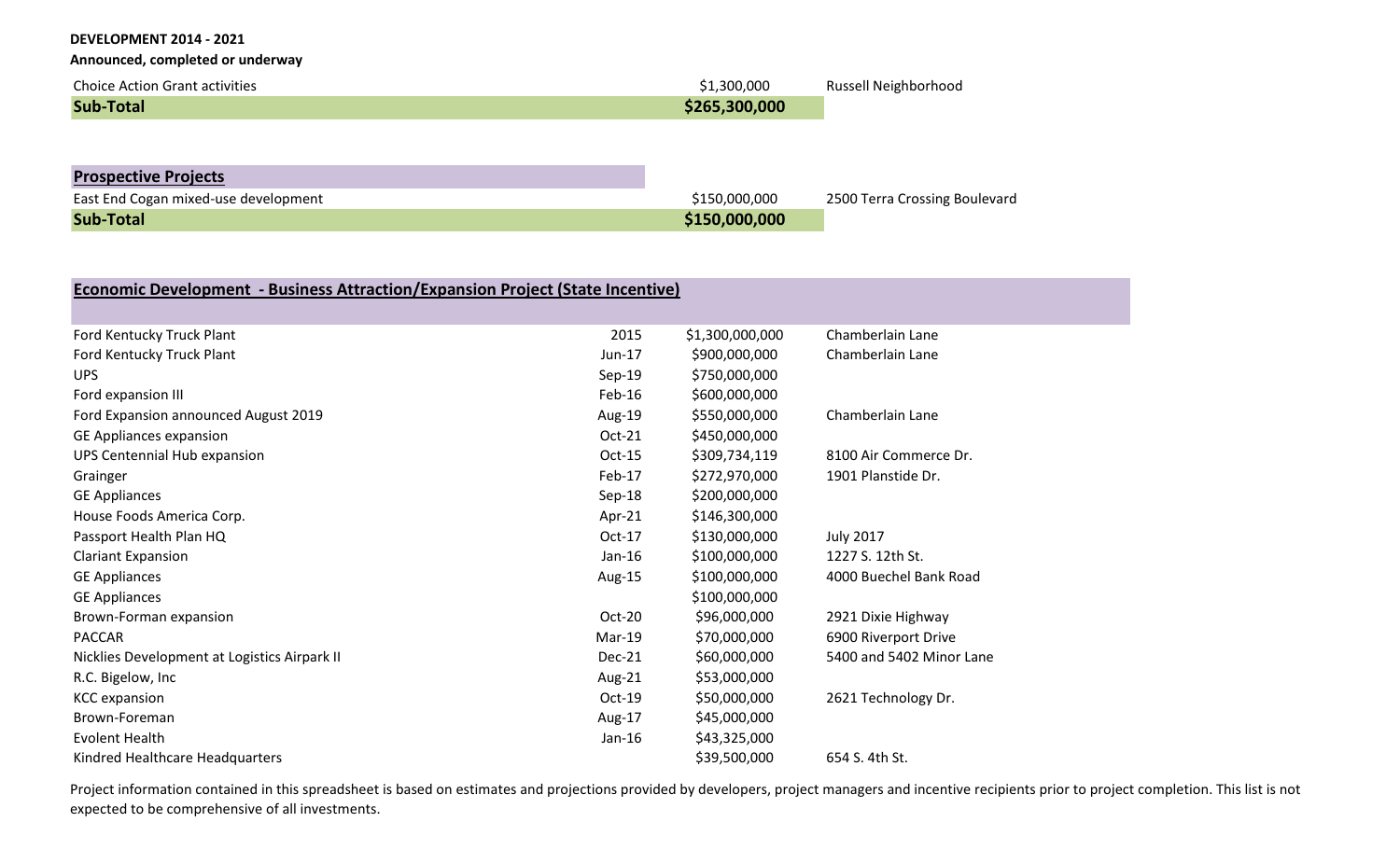**Announced, completed or underway**

| Eberspaecher North America, Inc.                   | Mar-21        | \$34,421,000 |                              |
|----------------------------------------------------|---------------|--------------|------------------------------|
| <b>ResCare Headquarters</b>                        | Jul-17        | \$34,060,456 | Jul-17                       |
| Eberspaecher North America, Inc.                   | $Mar-21$      | \$34,421,000 |                              |
| AAK expansion                                      | Apr-16        | \$30,250,000 | 2520 7th St.                 |
| Thornton's Headquarters                            | Jul-15        | \$27,800,000 | 13731 Old Henry Trail        |
| <b>ADP Business Expansion</b>                      | Apr-15        | \$25,559,363 | 11405 Bluegrass Pkwy.        |
| American Synthetic Rubber Corp.                    | Feb-15        | \$25,000,000 |                              |
| <b>CVS Health</b>                                  | Apr-16        | \$24,960,000 |                              |
| Kentuckiana Curb Company                           | <b>Dec-17</b> | \$24,500,000 |                              |
| <b>Ring Container Technologies</b>                 | Sep-17        | \$23,300,000 |                              |
| Linak                                              | <b>Dec-16</b> | \$23,000,000 | 2200 Stanley Gault Pkwy      |
| Computershare                                      | Oct-16        | \$20,000,000 |                              |
| Diageo                                             | Oct-14        | \$19,700,000 |                              |
| <b>Trilogy Health Services</b>                     | Oct-14        | \$19,400,000 |                              |
| <b>Universal Woods LLC</b>                         | Jun-21        | \$19,250,000 | 2600 Grassland Drive         |
| <b>Koroseal Interior Products</b>                  | Oct-14        | \$18,300,000 |                              |
| <b>Multicorr Expansion</b>                         | $May-17$      | \$17,087,000 | 5800 Cane Run Rd.            |
| Consumer Cellular                                  | <b>Dec-21</b> | \$15,510,000 |                              |
| <b>DCL Logistics</b>                               | $Sep-17$      | \$15,500,000 |                              |
| Greif Packaging Co.                                |               | \$15,500,000 | 7601 Port Road               |
| BuildMyPlace, LLC                                  | May-20        | \$15,300,000 | 2900 Fern Valley Rd          |
| <b>Fives Intralogistics</b>                        | Jan-19        | \$15,050,000 |                              |
| <b>Gallen College</b>                              | Aug-19        | \$15,000,000 |                              |
| Blue & Whitespace LLC DBA Universal Medical Supply | <b>Jun-20</b> | \$14,823,600 | 320 E. Kentucky St.          |
| <b>QSR Automations</b>                             | Jul-15        | \$14,000,000 | 2700 Buddeke Dr.             |
| <b>Grupo Antolin</b>                               | $Oct-15$      | \$13,725,000 | 12530 Westport Rd.           |
| <b>Texas Roadhouse</b>                             | Apr-16        | \$13,400,000 | 640 Dutchmans Lane           |
| Hercules sealing products                          | Dec-18        | \$13,225,000 |                              |
| Amerisource Bergen                                 | Dec-18        | \$13,021,370 | 6001 Global Distribution Way |
| Diversified Consultants, Inc                       | Oct-17        | \$13,000,000 |                              |
| Computershare                                      | Sep-14        | \$12,000,000 | 462 S. 4th Street            |
| Premier Packaging                                  | $Sep-17$      | \$11,850,000 | 3900 Produce Rd.             |
| <b>JLL</b>                                         | <b>Dec-14</b> | \$11,762,500 |                              |
| Guess                                              | Jul-16        | \$11,500,000 | 10610 Freeport Dr.           |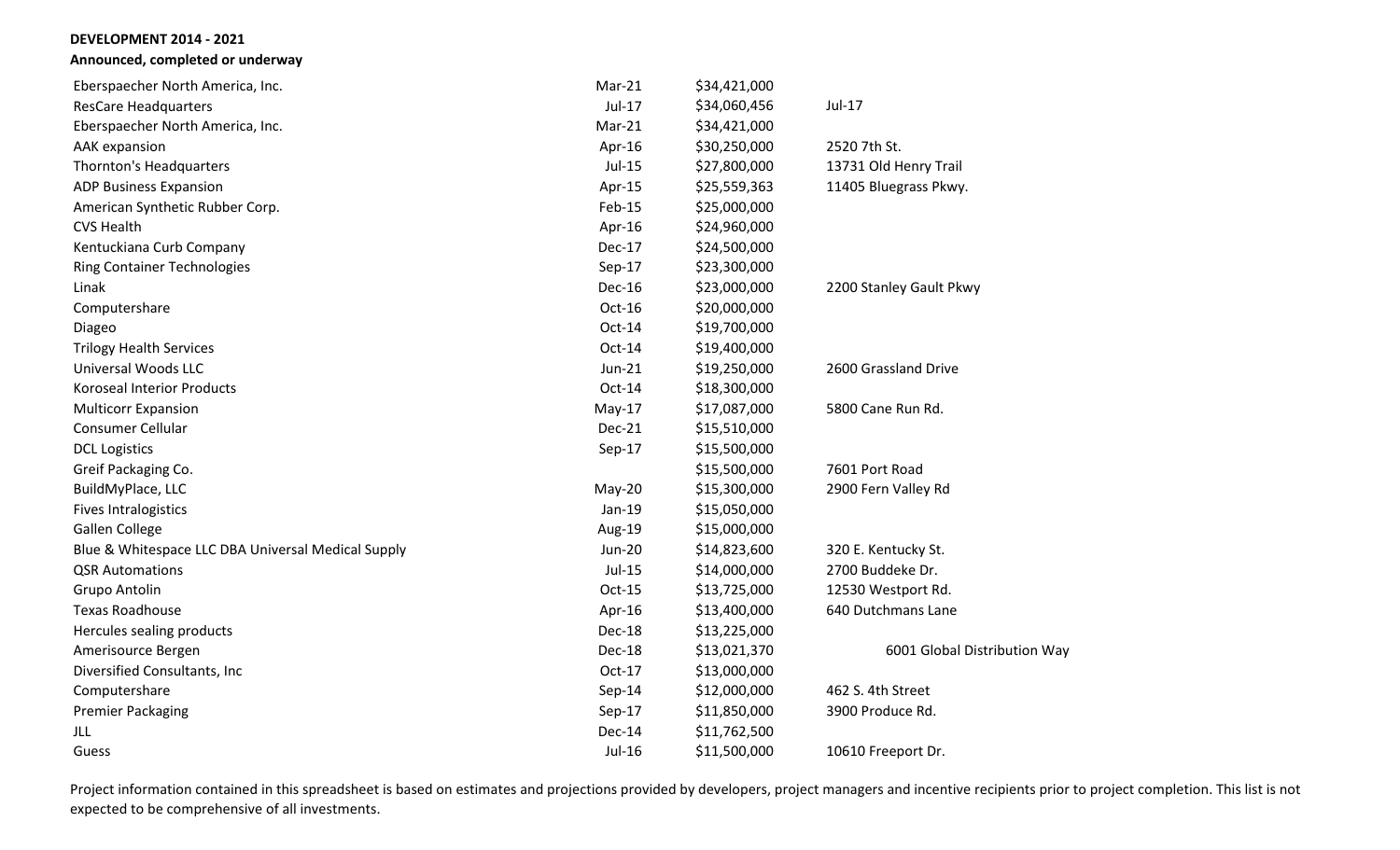**Announced, completed or underway**

| Appriss                              | Oct-17        | \$11,290,600 | 9901 Linn Station Rd.      |                        |
|--------------------------------------|---------------|--------------|----------------------------|------------------------|
| El Toro                              | Jul-19        | \$11,100,000 |                            |                        |
| LDG Multifamily new headquarters     | Aug-21        | \$10,800,000 |                            |                        |
| Ellie Diagnostics, LLC               | Dec-21        | \$10,000,000 |                            |                        |
| Midea R&D                            |               | \$10,000,000 | 11361 Decimal Dr.          |                        |
| Raytheon Missle Systems              | Aug-16        | \$10,000,000 |                            |                        |
| <b>Hogan Lovells</b>                 | Feb-16        | \$8,900,000  | 9100 Shelbyville Rd.       |                        |
| Wieland North America, Inc.          | $Jan-21$      | \$8,800,000  |                            |                        |
| <b>Advanced Solutions</b>            | <b>Nov-17</b> | \$8,000,000  | 1901 Nelson Miller Pkwy    |                        |
| Arroweye                             | $May-17$      | \$8,000,000  | 4501 Almond Ave.           |                        |
| V-Soft expansion                     | Dec-21        | \$12,000,000 | 2500 Eastpoint Pkwy        |                        |
| Homecare Homebase                    | Jul-15        | \$7,800,000  | 4801 Olympia Park Plaza    |                        |
| <b>HANDLE Global</b>                 | Oct-20        | \$7,800,000  | 9418 Norton Commons Blvd   |                        |
| <b>Generation Tux</b>                | <b>Jul-18</b> | \$7,790,000  | 11000 Electron Dr.         |                        |
| <b>Mills Supply</b>                  | $Jan-17$      | \$7,450,000  |                            |                        |
| PharmaCord                           |               | \$7,300,000  | 6100 Dutchmans Lane        |                        |
| PAI (Payment Alliance International) | Mar-17        | \$7,250,000  |                            |                        |
| Chewy.com                            | Aug-18        | \$7,200,000  |                            |                        |
| Koch Filter Relocation               | Aug-15        | \$7,145,893  | 8401 Air Commerce Dr.      |                        |
| Anthem Health Plans of KY Inc        | Jun-16        | \$7,000,000  |                            |                        |
| <b>DPL Financial Partners</b>        | Jan-18        | \$7,000,000  | 2001 Stanley Gault Parkway |                        |
| Fischer                              | Oct-14        | \$7,000,000  |                            |                        |
| <b>Global Port United</b>            |               | \$7,000,000  | 3201 Pond Station Road     |                        |
| Curvature                            | Apr-19        | \$6,770,000  |                            |                        |
| Chatham Imports                      | $May-17$      | \$6,660,000  |                            |                        |
| Diversified Consultants, Inc         | $Jan-17$      | \$6,650,000  |                            |                        |
| AirHydro Power                       | <b>Nov-15</b> | \$6,600,000  |                            |                        |
| Angel's Envy                         | Oct-20        | \$8,200,000  | 500 E. Main St.            | Cost updated 7/13/2021 |
| iDexx                                | Jun-17        | \$6,050,000  |                            |                        |
| 3 Ten Enterprises LLC                | <b>Nov-15</b> | \$6,000,000  |                            |                        |
| <b>SIDIS</b>                         | Jul-18        | \$6,000,000  |                            |                        |
| <b>ISCO</b>                          | Apr-15        | \$5,940,000  | 100 Witherspoon St.        |                        |
| sazerac                              | Sep-17        | \$5,901,370  |                            |                        |
| Hafendorfer Machine Inc              | $Mar-15$      | \$5,900,000  |                            |                        |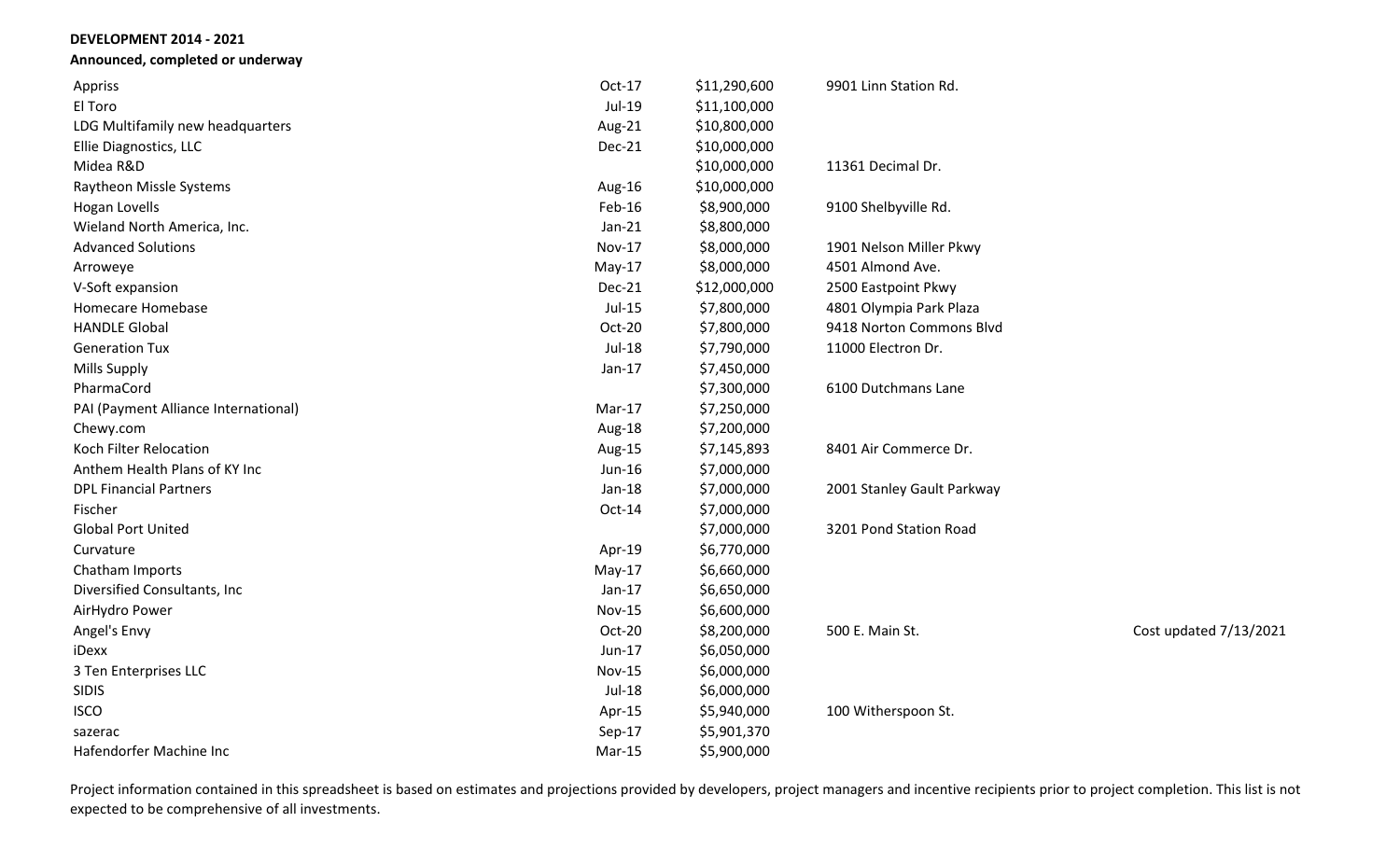**Announced, completed or underway**

| <b>Material Handling Systems</b>             | Apr-15        | \$5,850,000 |                             |
|----------------------------------------------|---------------|-------------|-----------------------------|
| EY                                           | Jun-19        | \$5,839,410 | 400 W. Market St.           |
| Exit Solutions, INC. dba Dealer Car Search   | $Jul-14$      | \$5,700,000 |                             |
| <b>Thrive Center</b>                         | $Oct-17$      | \$5,600,000 |                             |
| MobileMedTek                                 | <b>Dec-16</b> | \$5,560,000 | 2200 Stanley Gault Pkwy     |
| <b>Winston Industries</b>                    |               | \$5,500,000 | 2345 Carton Dr, Suite 101   |
| WireCrafters expansion                       | $May-18$      | \$5,310,000 | 6208 Strawberry Lane        |
| <b>Lummus Corporation</b>                    | Apr-18        | \$5,230,000 |                             |
| <b>Bastian Solutions</b>                     | May-20        | \$5,184,000 |                             |
| LetsGetChecked                               | Aug-21        | \$5,000,000 |                             |
| Arvato Bertelsmann                           | Mar-17        | \$5,000,000 |                             |
| Challenger/Snap-On                           | Jun-15        | \$5,000,000 | 2311 South Park Rd.         |
| <b>Charter Communications</b>                | $Jan-16$      | \$5,000,000 |                             |
| Louisville Vegan Jerky Co. L.L.C.            | <b>Dec-20</b> | \$5,000,000 |                             |
| <b>Falls City</b>                            |               | \$5,000,000 | 120 S. 10th St.             |
| <b>Glidewell Dental Labs</b>                 | $Oct-15$      | \$5,000,000 |                             |
| Labsco                                       | $Jul-15$      | \$5,000,000 |                             |
| Pressure Recovery, Inc.                      | Feb-15        | \$5,000,000 |                             |
| Zoeller Pump expansion                       | Aug-18        | \$5,000,000 | 3649 Cane Run Rd.           |
| Mesa Acquisitions, Inc. dba Mesa Foods       | Aug-16        | \$4,895,000 |                             |
| FirstSource - Telecom                        | Aug-14        | \$4,799,070 | 5111 Commerce Crossings Dr. |
| CHewy.com                                    | Aug-19        | \$4,533,100 |                             |
| coolsoft                                     | Feb-18        | \$4,357,100 |                             |
| <b>Travel Authority</b>                      | Feb-18        | \$4,357,100 |                             |
| J. Knipper and Company, Inc.                 | <b>Dec-20</b> | \$4,170,000 |                             |
| Reynolds                                     | Sep-16        | \$4,000,000 | 2827 Hale Ave.              |
| <b>MISA Metal Processing Riverport</b>       | $Oct-15$      | \$3,876,670 | 7300 Global Dr.             |
| IJW Whiskey HQ and Experience                | <b>Nov-18</b> | \$3,750,000 | 104, 106, 108 W. Main St.   |
| iHealth Technologies                         | Aug-15        | \$3,742,125 |                             |
| Interapt                                     | Apr-17        | \$3,690,000 | 1226 Rowan St.              |
| Kentuckiana Curb Company (KCC Manufacturing) | Dec-15        | \$3,500,000 | 2716 Grassland Drive        |
| <b>Restaurant Supply Chain Solutions</b>     | $May-17$      | \$3,500,000 | 950 Breckinridge Lane       |
| Yokomori                                     | $Jan-18$      | \$3,500,000 | 4529 Knopp Avenue           |
| Shoemagoo                                    | Feb-17        | \$3,470,000 | 7201 Intermodal Dr.         |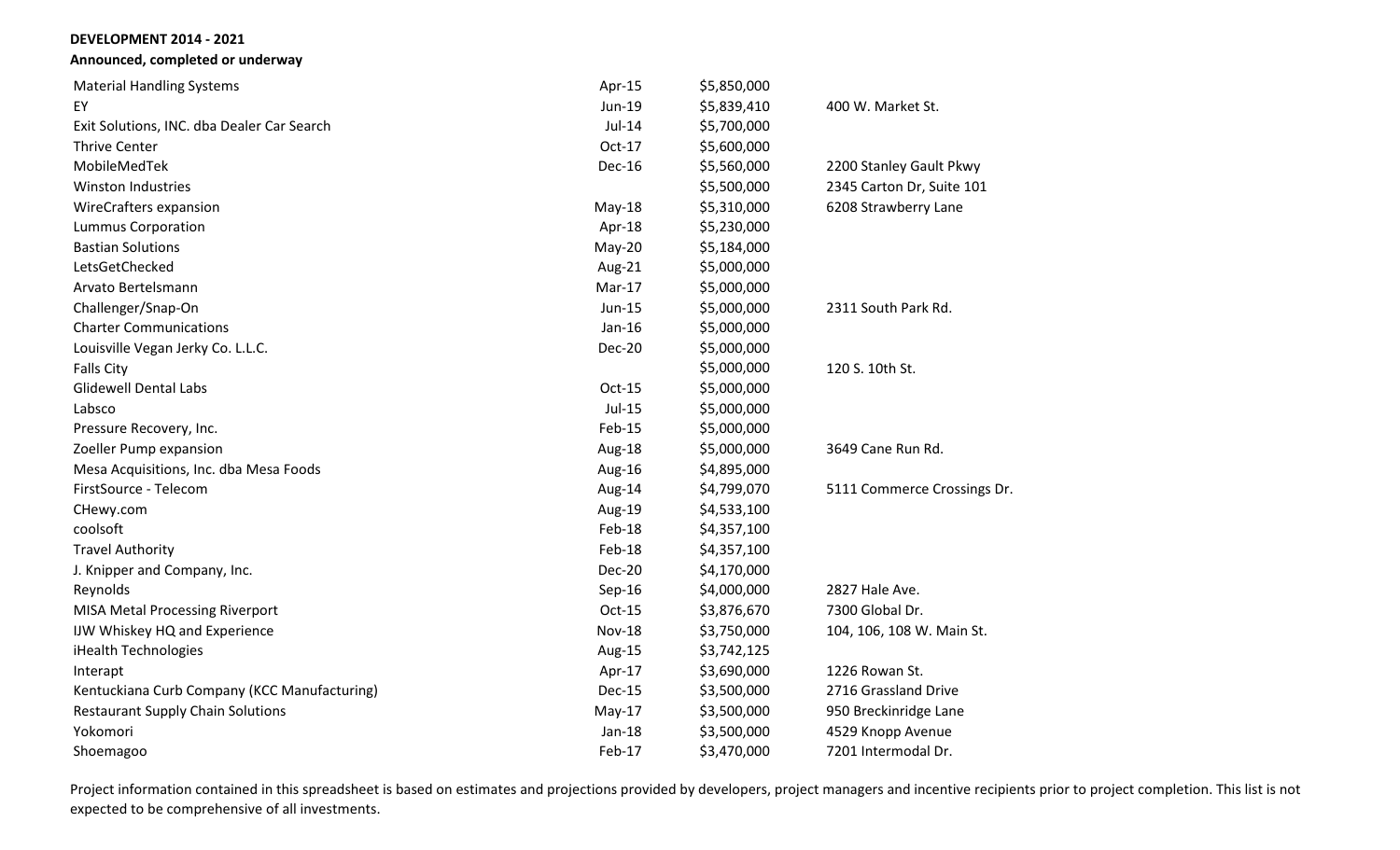**Announced, completed or underway**

| <b>Statewide Mortgage</b>              | Aug-16        | \$3,403,000 | 4602 Southern Pkwy    |
|----------------------------------------|---------------|-------------|-----------------------|
| <b>Rainbow Design Services</b>         | Apr-20        | \$3,395,940 |                       |
| <b>ISCO Industries</b>                 | <b>Dec-20</b> | \$3,340,410 |                       |
| Northwestern Mutual expansion          | Apr-18        | \$3,300,000 | 140 Whittington PKWY  |
| <b>Barrell Craft Spirits expansion</b> | Jul-21        | \$3,225,000 | 2100 Watterson Trail  |
| Sondex, Inc.                           | Aug-20        | \$3,200,000 |                       |
| <b>DAFCO</b>                           |               | \$3,150,000 | 6851 Cane Run Road    |
| <b>Freedom Ventures</b>                | Feb-16        | \$3,050,000 |                       |
| adaptivendo                            | Jun-19        | \$3,000,000 |                       |
| Dameron Alloy Foundries                | Aug-19        | \$3,000,000 |                       |
| Eurofins                               | Apr-18        | \$3,000,000 |                       |
| <b>Fabricated Metals</b>               | Oct-17        | \$3,000,000 |                       |
| Hollenbach-Oakley                      | <b>Dec-16</b> | \$3,000,000 |                       |
| Kentucky Film Group                    | Dec-16        | \$3,000,000 |                       |
| Motorcycle Superstore                  | Mar-16        | \$3,000,000 |                       |
| Zoeller Pump Company                   |               | \$3,000,000 | 3649 Cane Run Rd.     |
| <b>Sentry Steel</b>                    |               | \$2,850,000 | 4531 Knopp Ave.       |
| SSW Advanced Technologies, LLC         | $May-21$      | \$2,800,000 |                       |
| <b>ARGI Financial</b>                  | Oct-21        | \$2,709,482 |                       |
| TelePerformace                         | Aug-14        | \$2,682,286 |                       |
| <b>Advanced Business Solutions</b>     | Mar-16        | \$2,500,000 |                       |
| Aperture Credentialing, Inc.           | Oct-14        | \$2,500,000 |                       |
| Double R Foods, LLC                    | Apr-20        | \$2,500,000 |                       |
| excel services                         | Oct-17        | \$2,500,000 |                       |
| Tier3 Technologies                     | Sep-18        | \$2,436,000 | 201 Breckinridge Lane |
| Alpha Mechanical Service               | Jul-17        | \$2,400,000 |                       |
| CMTA, Inc.                             | <b>Dec-20</b> | \$2,200,000 |                       |
| Hosparus                               | Oct-16        | \$2,200,000 |                       |
| <b>Dental Choice Holdings</b>          | Oct-21        | \$2,177,570 |                       |
| El Toro                                | <b>Dec-15</b> | \$2,150,000 | 124 N. 1st St.        |
| <b>Falls City</b>                      | Jan-18        | \$2,125,000 | 901 E. Liberty St.    |
| Comfy Cow                              |               | \$2,080,000 | 2710 Holloway Dr.     |
| <b>Adkins Export Packing</b>           | $Oct-16$      | \$2,000,000 |                       |
| CreoSalus Inc.                         | $Jun-19$      | \$2,000,000 |                       |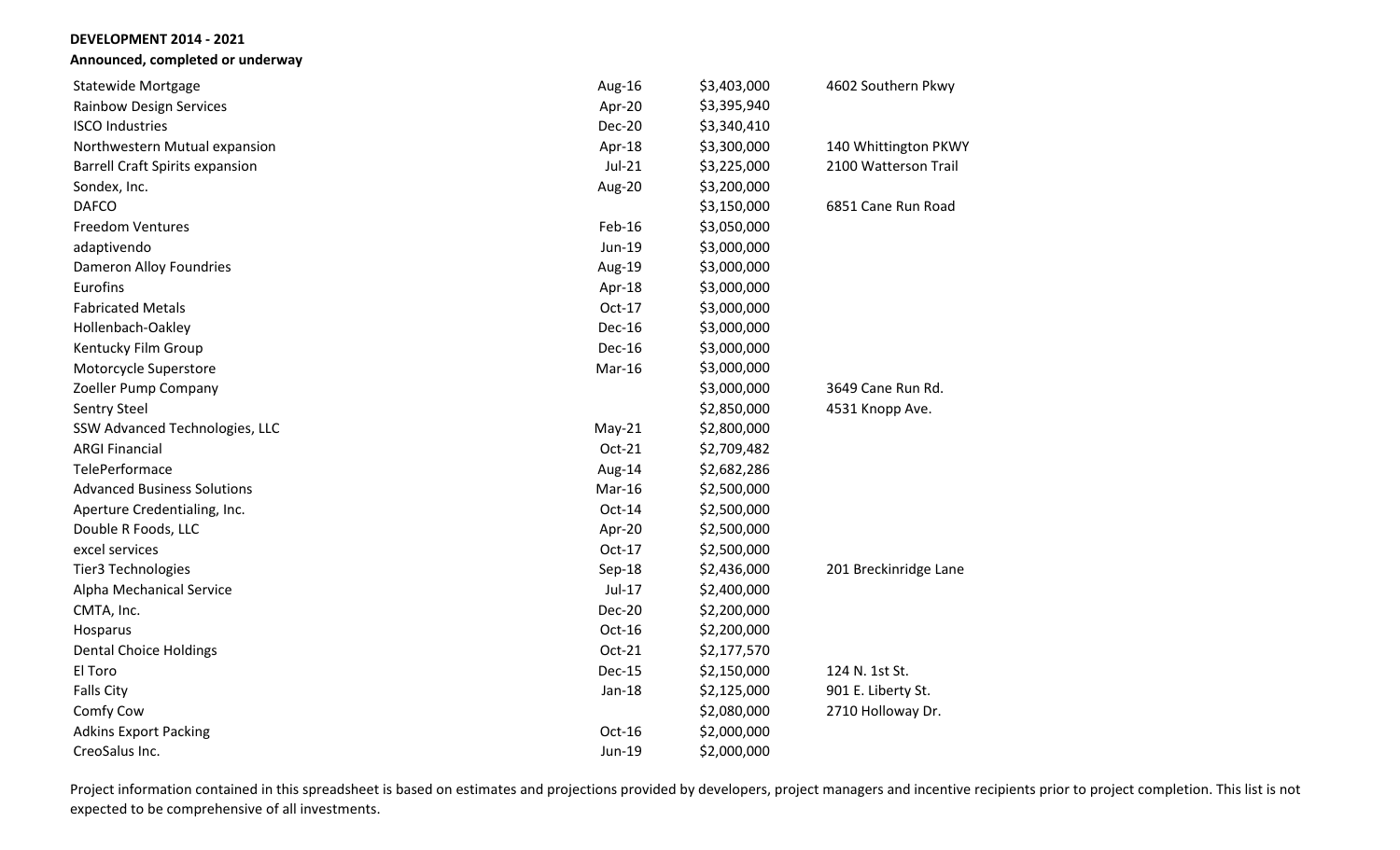**Announced, completed or underway**

| Dant Clayton Corp.                            | <b>Dec-15</b> | \$2,000,000 |                       |
|-----------------------------------------------|---------------|-------------|-----------------------|
| Distilled Spirits Epicenter expansion         | Jun-17        | \$2,000,000 | 801 S. 8th St.        |
| Keebler                                       | $Oct-14$      | \$2,000,000 | 2287 Ralph Ave.       |
| Korrect Optical                               | Jul-15        | \$2,000,000 |                       |
| moda operandi                                 | Jul-16        | \$2,000,000 |                       |
| OMNCO 360                                     | $Oct-17$      | \$2,000,000 |                       |
| option care enterprises                       | $Oct-17$      | \$2,000,000 |                       |
| packlane Inc                                  | <b>Nov-17</b> | \$2,000,000 |                       |
| Peptides International, Inc.                  | Apr-16        | \$2,000,000 |                       |
| Red Hog                                       | Apr-16        | \$2,000,000 |                       |
| Safai Coffee Company                          | $Jan-18$      | \$2,000,000 |                       |
| venosa precast                                | Feb-18        | \$2,000,000 |                       |
| <b>CGBC Mill</b>                              | Jan-18        | \$1,893,000 | 1047 S. 15th St.      |
| Packaging Technology Group                    | <b>Dec-19</b> | \$1,885,000 |                       |
| Kronos inc.                                   | Mar-20        | \$632,000   |                       |
| <b>Meredith Machinery</b>                     | Jul-16        | \$1,800,000 | 2600 Technology Dr.   |
| Koch Corp                                     | Jul-14        | \$1,775,000 | 1901 S. 7th St.       |
| Capture LLC                                   | Jun-15        | \$1,760,000 | 2303 River Road       |
| Campbellsville University                     | <b>Dec-19</b> | \$1,700,000 |                       |
| Louisville Geek                               | Sep-16        | \$1,675,000 |                       |
| iHealth Solutions                             | Sep-14        | \$1,663,000 | 462 S. 4th St.        |
| <b>Creative Strategies</b>                    |               | \$1,635,000 | 5650 Bardstown Road   |
| Vita-Stat                                     | $May-18$      | \$1,635,000 | 5650 Bardstown Road   |
| <b>FMS Janitorial</b>                         |               | \$1,600,000 | 226 N. 15th St.       |
| Safai                                         | $Mar-17$      | \$1,588,000 | 900 E. Kentucky St.   |
| <b>UPS</b>                                    | Sep-18        | \$1,540,169 |                       |
| Eye Care Institute clinical research facility | Oct-20        | \$1,500,000 | 205 N. Spring St.     |
| Piston Automotive expansion                   | Mar-19        | \$1,500,000 | 2641 Technology Drive |
| Confluent Health LLC.                         | $Oct-14$      | \$1,475,000 |                       |
| <b>HB Molding</b>                             | Mar-18        | \$1,450,000 | 3001 Watterson Trail  |
| <b>Cuddle Clones expansion</b>                | Feb-18        | \$1,260,235 | 445 Baxter Ave.       |
| Launch pad                                    | Oct-19        | \$1,250,000 |                       |
| <b>ONCO360</b>                                | $Jan-15$      | \$1,250,000 | 1901 Campus Pl.       |
| <b>3DR Laboratories</b>                       | Jan-16        | \$1,200,000 |                       |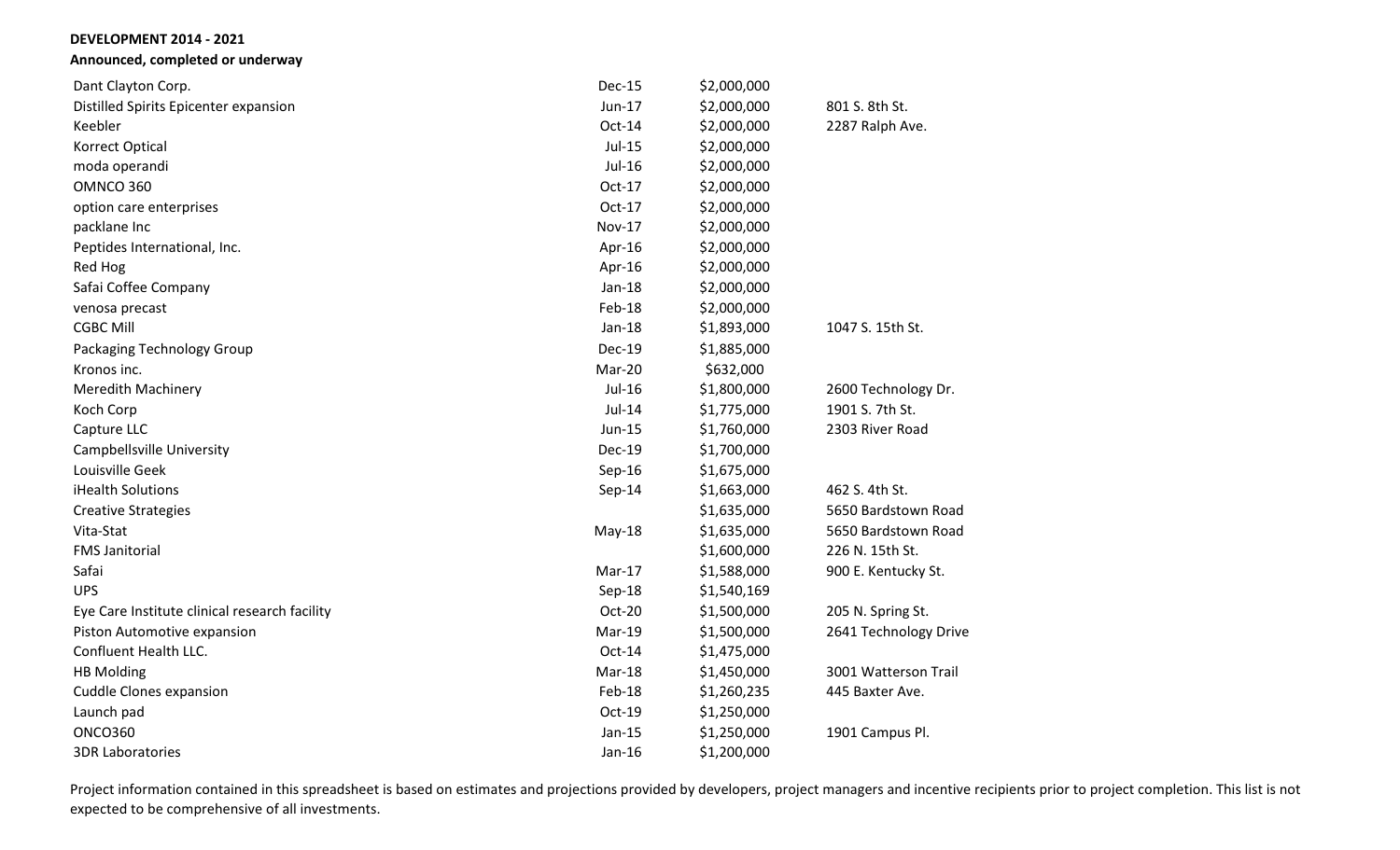**Announced, completed or underway**

| Omnicare/RxCrossroads/McKesson          | Dec-15        | \$1,200,000 |                          |
|-----------------------------------------|---------------|-------------|--------------------------|
| Trilogy HQ                              | Jul-15        | \$1,175,000 | 303 N. Hurstbourne Pkwy. |
| <b>Anderson Wood Products</b>           | Oct-17        | \$1,104,000 | 1381 Beech St.           |
| Hema Biologics, LLC                     | <b>Dec-15</b> | \$1,100,000 |                          |
| <b>PARx</b>                             | Sep-15        | \$1,074,800 | 10200 Linn Station Rd.   |
| Care Innovations                        | $Jan-17$      | \$1,005,458 | 401 S. 4th St.           |
| Almost Family aka LHC gROUP             | Feb-19        | \$1,000,000 |                          |
| <b>Artria Senior Living</b>             | Jul-19        | \$1,000,000 |                          |
| Brown-Foreman                           | $May-19$      | \$1,000,000 |                          |
| <b>Cardinal Health</b>                  | $May-18$      | \$1,000,000 | 3430 Newburg Rd.         |
| <b>Mills Supply</b>                     | Feb-15        | \$1,000,000 | 4652 Jennings Lane       |
| netsmart                                | Feb-19        | \$1,000,000 |                          |
| SourceBMX                               |               | \$1,000,000 | 1661 W. Hill St.         |
| <b>Statewide Mortgage renovations</b>   |               | \$1,000,000 | 10140 Linn Station Rd.   |
| <b>OnPoint Warranty Solutions LLC</b>   | $May-21$      | \$900,000   |                          |
| Sandalwood Enginnering and Ergonomics   | Apr-16        | \$785,000   |                          |
| Sonic Electronix                        | <b>Dec-16</b> | \$783,000   | 3240 Office Pointe Place |
| <b>Coastal Cloud</b>                    | Apr-16        | \$700,000   |                          |
| SentryHealth - formerly Edumedics       | Dec-14        | \$693,445   |                          |
| <b>Against the Grain Brewery</b>        | <b>Nov-18</b> | \$689,000   | 401 E. Main St.          |
| LHC Group HQ                            |               | \$600,000   |                          |
| <b>Atria Senior Living</b>              | Oct-16        | \$550,000   |                          |
| <b>EuroFins</b>                         | <b>Nov-17</b> | \$550,000   | 12701 Plantside Dr.      |
| <b>OnPOint Warranty</b>                 | Sep-18        | \$545,000   |                          |
| apex diagnostics                        | Aug-16        | \$500,000   |                          |
| <b>Freedom Ventures</b>                 | <b>Jul-15</b> | \$500,000   |                          |
| Iseeyoucare                             | $Jan-17$      | \$500,000   |                          |
| <b>LMC Technologies</b>                 | Jun-19        | \$500,000   |                          |
| <b>Victory Global</b>                   | Dec-19        | \$500,000   |                          |
| Kentucky Bourbon Barrel                 | Feb-18        | \$490,800   | West Hill St.            |
| edj analytics                           | Sep-17        | \$475,000   |                          |
| Aptiva Health east end specialty clinic | <b>Dec-21</b> | \$275,000   | 10100 Linn Station Road  |
| Medical Safety Solutions, INC.          | Feb-15        | \$250,000   |                          |
| Signature Healthcare LLC                | <b>Nov-15</b> | \$229,250   |                          |